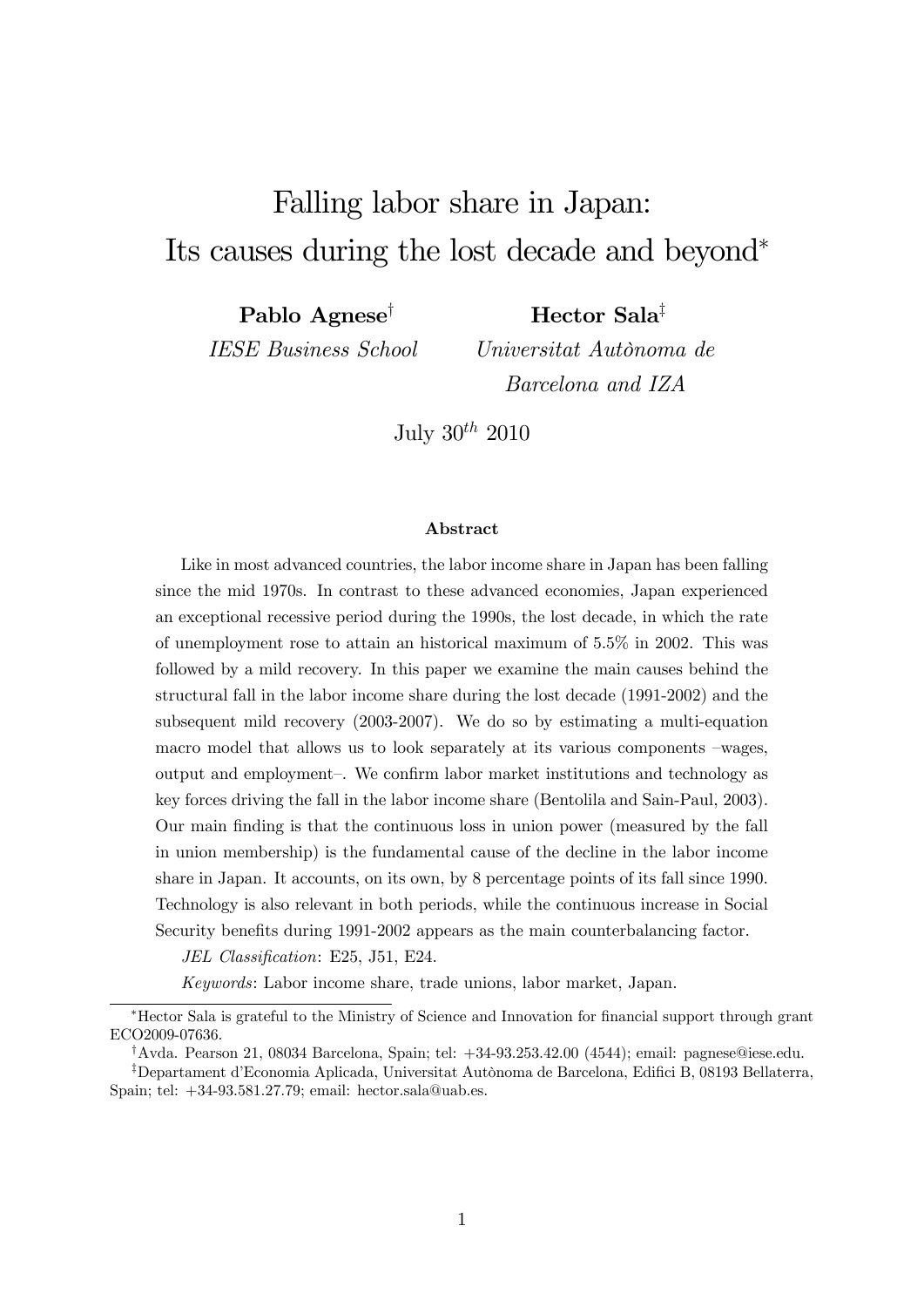### 1 Introduction

The puzzling performance of Japan in last decades is the object of growing attention in the literature. In this paper we are concerned with a salient feature of this performance: the structural fall in the labor income share (LIS hereafter). Our goal is to examine the causes behind this fall in the crucial period of the lost decade (1991-2002) and the subsequent mild recovery (2003-2007) in which the LIS kept its downward path.

This paper should be regarded as a companion of Agnese and Sala (2009), where a labor market model was estimated and used to identify the main macroeconomic determinants of labor demand and labor supply, and assess their relative contributions to the unemployment upsurge in 1991-2002. Here we take a step forward and provide a more complete characterization of the supply-side of the economy by endogenizing real wages —so as to account for the bargaining process between labor and management—, and output —so as to be able to model labor productivity—. We will thus work with a multi-equation system containing equations for employment, the labor force, real wages and output.

The estimated labor demand and labor force equations are updated versions of those in Agnese and Sala (2009). The wage equation is consistent with the predictions of standard wage-bargaining models, and the output equation is a production function depending on capital, labor, oil prices, and technology. In view of the standard framework in which our analysis is developed, we abstain from theoretical considerations and focus on its empirical outcome.1

One fundamental feature of our four-equation model is that the LIS is endogenous. The contribution of this paper is to make use of this feature and provide an in depth analysis of the causes behind its structural fall. Most literature observes the decline in the LIS and tries to explain its trajectory taking it as a single variable. Here we take a disaggregated approach in which we model the different components of the LIS: real wages and labor productivity, the latter through output and employment.

It is important to state that our measure of the LIS conforms to the standard definition of total compensation per employee over value added, but is not adjusted for self-employment income. This is not an infrequent practice in the literature (see, for example, Checchi and García-Peñalosa, 2010) and, furthermore, does not distort the evolution of the LIS (see Karanassou and Sala, 2010, where the LIS in Japan is adjusted for the incomes of the self-employed and nevertheless follows the same trajectory as in Figure 1a; the only difference between the two is a parallel shift). Another important remark is that this concept admits several interpretations, such as the real unit labor cost, or the

<sup>&</sup>lt;sup>1</sup>Microfoundations of the labor demand, labor force and wage equations of the sort we have estimated can be found in Karanassou et al. (2007). A complete survey of the analytical framework in which our multi-equation analysis is developed is provided in Karanassou et al. (2010). Furthermore, our first task was to verify that the results obtained in Agnese and Sala (2009) hold in the context of this updated model. They do and we refer to them in Section 2.2.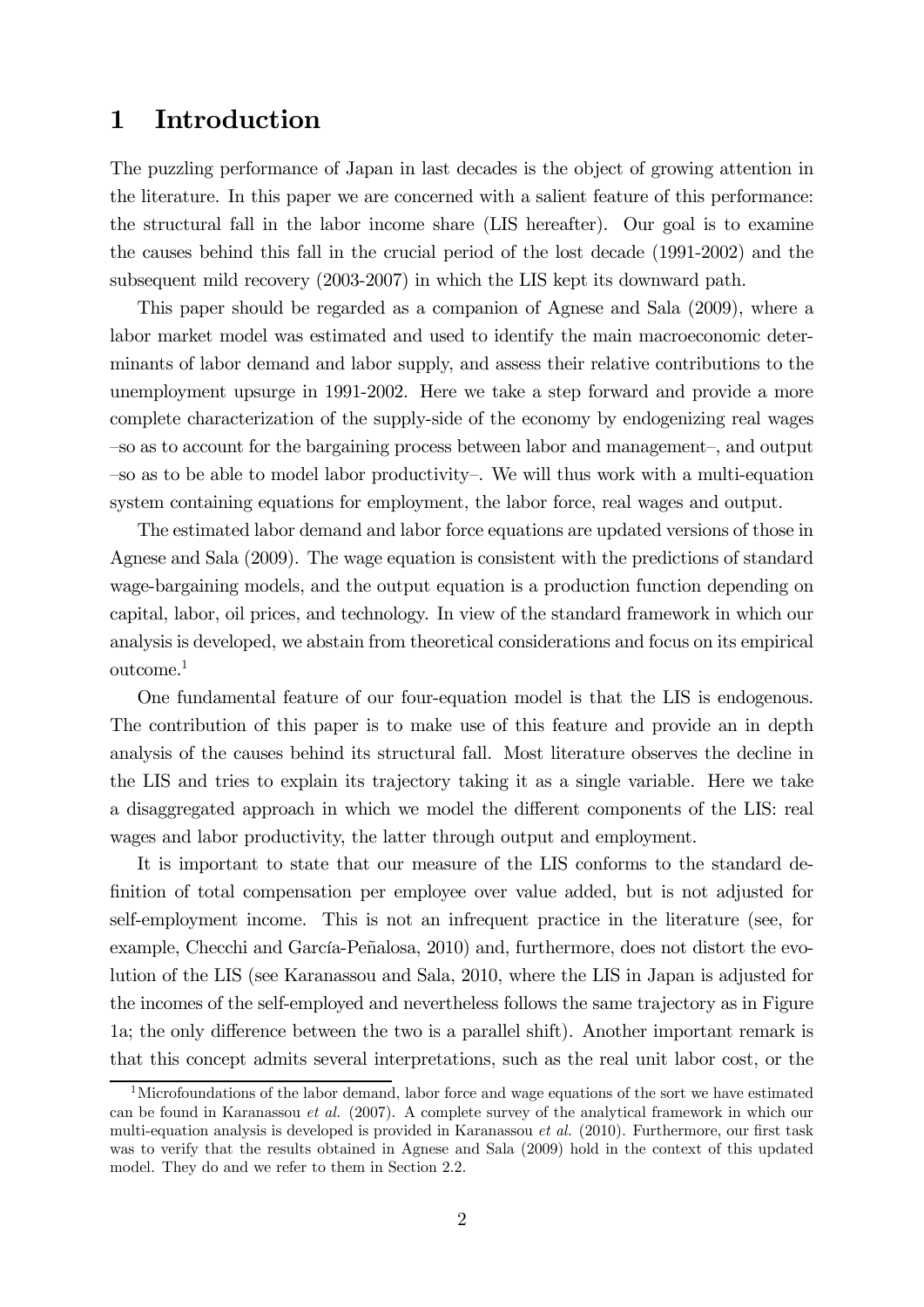wage-productivity gap (see Karanassou and Sala, 2010).

The LIS in Japan has experienced a downward trajectory since the mid 1970s (Figure 1a), as also seen in many other advanced economies. What is remarkable in this evolution is that this fall has taken place along a continuous deceleration in the growth rate of productivity (see Hayashi and Prescott, 2002) and a parallel deceleration in the growth rate of real wages (Figure 1b). In the first half of the 1970s wages were still growing at a higher rate than productivity. Since then, they have systematically grown at a lower rate. This has had consequences in terms of growing income inequality (Moriguchi, 2010) and has reflected in the falling LIS —that is, in lower real unit labor costs or wider wageproductivity gaps—.

The evolution of the LIS is intricately related to that of the labor market. For example, the fact that the productivity growth decelerates may not be due to growing employment, and even a lower unemployment rate may not reflect higher employment as can be seen from the zero growth of this variable in 2002-2007. Therefore, in allowing for a disaggregated study, our multi-equation model places us in the right position to investigate the main determinants of the fall in the LIS.



Although in other contexts, the falling LIS in Japan has already deserved attention (Iiduka, 2006; Nishizaki and Sugo, 2001; Takeuchi, 2005). Several factors have been brought up as having a potential decreasing effect. For instance, an insufficient employment level jointly with an upturn in the equilibrium return on capital is mentioned by Iiduka (2006). Takeuchi (2005), in turn, refers to the changes in the relative price of labor to capital, the decreased mobility in the labor market, and the lowered elasticity of substitution between production factors by firms, all enabling a more elastic management of the capital-labor ratio.

To explain the evolution of real wages relative to that of labor productivity, Miura (2008) refers to Maier's (1987) notion of the 'politics of productivity'. There it is suggested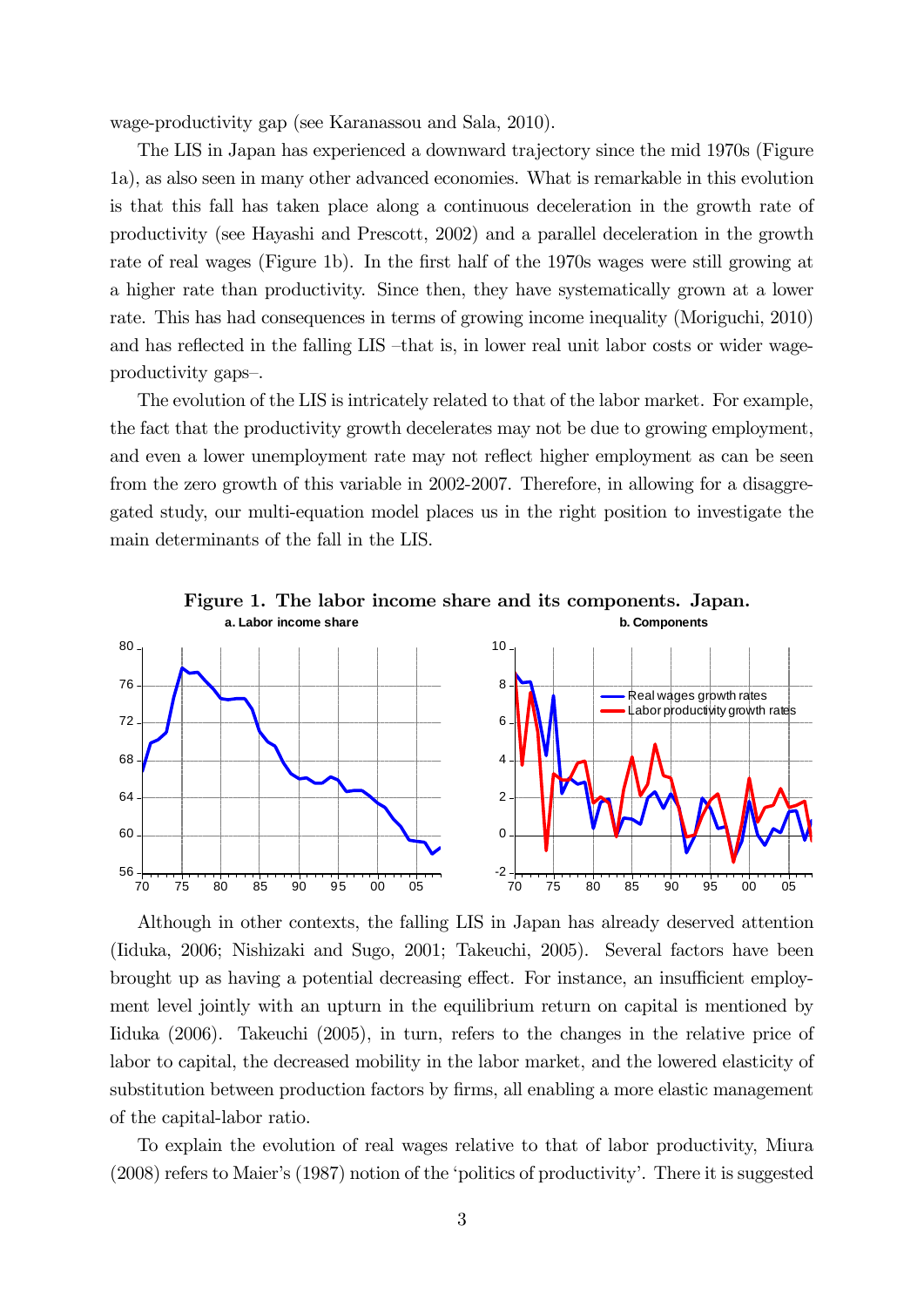that a system of labor relations based on a fair distribution of shares among capital and labor was implemented in Japan during the first stages of rapid growth. A system that would sideline class struggle, stimulate consumption, and thereby enhance productive efficiency so as to feed capital accumulation and fasten economic growth. Such a system lasted until 1975. Figure 1 in Miura (2008, p. 168) shows the same information as in our Figure 1b, but using an index where the values of the real wage and labor productivity are normalized to 100 in 1975. The politics of productivity began to fall from that year, "when private-sector unions began to curb wage increases in exchange for employment protection" [Miura (2008), p. 168)]. This is precisely the turning point in the trajectory of the LIS.

In this paper we use the estimated multi-equation macro model to conduct a series of simulations in which we assess how much the trajectory of the exogenous variables have contributed to the falling LIS. Since this is a structural fall, we are interested in examining its causes across business cycles. Thus, we consider two periods in which the starting and final years are set coinciding with the minimum and maximum unemployment rate during the last two decades. Unemployment went down to 2.1% in 1990, reached a historical maximum at 5.5% in 2002, and then fell back to 3.9% in 2007. These three years distinguish our two periods of analysis for the simulations: 1991-2002 and 2003-2007.

These simulations provide answers to the following question: What would had happened had these exogenous variables kept their values in 1990 and 2002? Comparison of the endogenous variables' trajectory in the presence and absence of a particular explanatory variable gives us information of its contribution to their path. These are counterfactual experiments and should be understood as dynamic accounting exercises. By no means should this be taken as an assessment of what would have actually happened had this or that variable behaved differently than it actually did, in which case we would run afoul of the Lucas Critique.

Overall, our results are in line with the existing literature: labor market institutions and technological factors are the main driving forces behind the changes in the LIS. Social security benefits, trade union power, taxes, capital accumulation, and technology have all contributed to shape the downward path of the LIS in Japan. However, in this standard context, we have uncovered a strong relationship between the continuous process of deunionization in Japan and the structural fall experienced by the LIS. With the falling productivity growth rates observed in Japan, weaker labor unions have allowed for the downward adjustment of real wages (Figure 1b above) that eventually led to the drop in the LIS. Akimoto and Sonoda (2009) place the progressive change in union behavior in the context of several major changes such as (i) demographic changes; (ii) economic changes (from a high growth to a stagnated economy); (iii) a structural economic shift towards service industries; (iv) globalization; and (v) socio-cultural changes leading from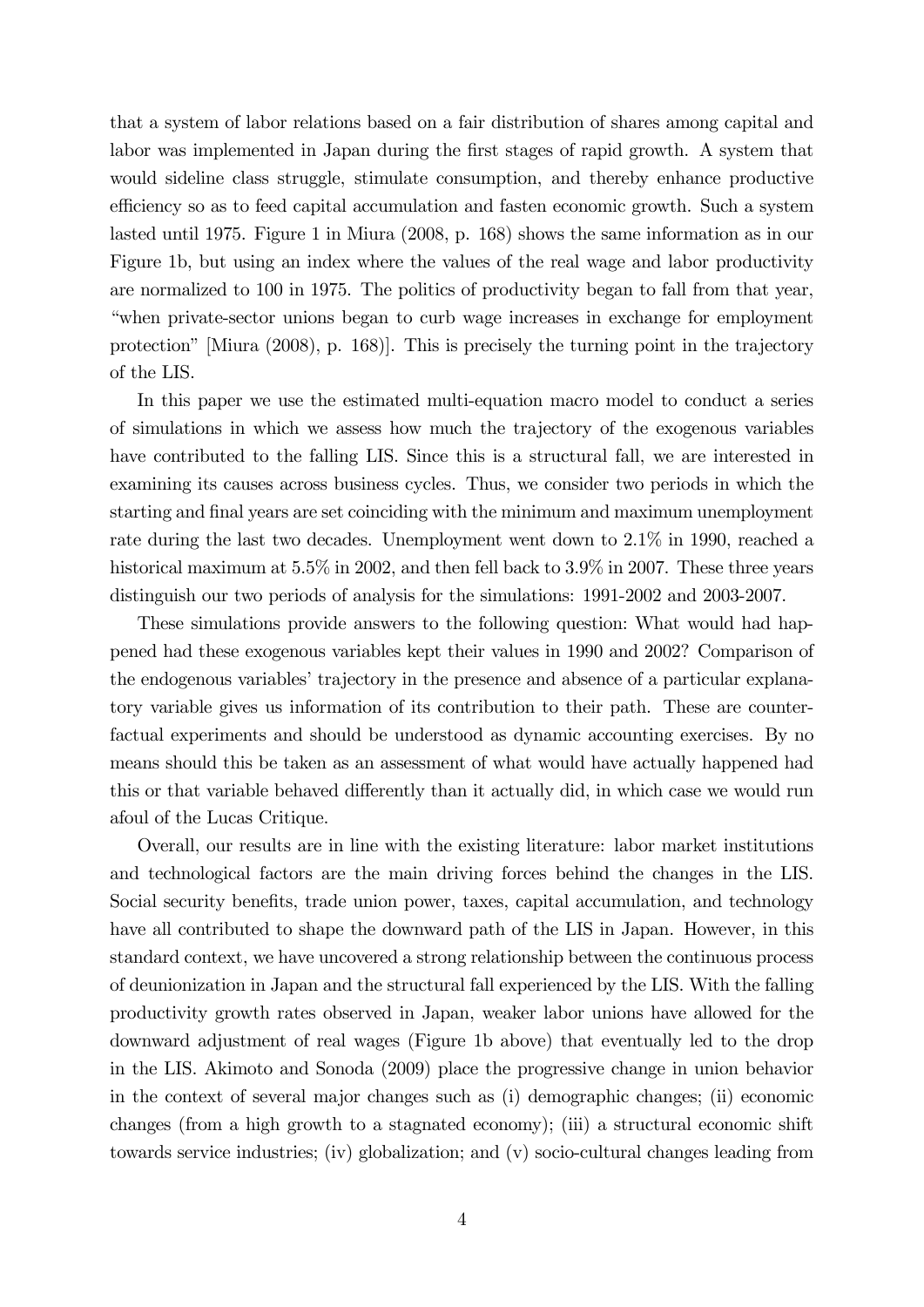a 'mutual help' system based on public welfare programs, to a 'self-help' system where unions start taking a role of welfare providers (not receivers). In such a context, the 1990s remain a crucial period where the aging population became a concern, and there was a long-term recession in parallel with the acceleration of the globalization process. More precisely, Miura (2008) identifies the year of 1995 as a turning point in Japanese industrial relations, when the Nikkeiren (Japan Federation of Employer's Association) argued for a new Japanese management model, and a new government agency, 'the deregulation subcommittee', was created.<sup>2</sup> Our results show that the period of 1995 and onwards is when the deunionization process has had more influence in the falling LIS. All in all, the result of the deuniozation process has been a growing inability of unions to secure wage rates according to productivity growth.

The strong link between union power and the LIS in Japan stems from its idiosyncratic labor market. This close connection may have been hidden by the fact that more than 90% of Japanese unions are enterprise unions and the fact that Japan usually receives a low score on the standard measures of centralization on wage bargaining. However, as shown by Sakamoto (2004), wage settlements are highly coordinated and have made wage restraint relatively easy. "Japan did not suffer the latter [unemployment] because its system of decentralized but coordinated wage determination made it possible for employers and unions to achieve nationwide diffusion of wage restraint without confronting low-paid workers' demands for higher or solidaristic wages" [Sakamoto (2004), p. 423]. What our paper uncovers in this context, is not only the expression of this restraint in terms of a lower LIS, but the main channel through which this has taken place: the overall and progressive change in the system of labor relations which in our model is captured through the rate of union organization.

The paper is structured in two main sections. Section 2 presents a multi-equation macro model for the Japanese economy. Section 3 uses this model to disentangle the main causes behind the structural fall in the labor income share in Japan. Section 4 concludes.

<sup>&</sup>lt;sup>2</sup> Along these lines, Sekiguchi (2005) states that "changes of labor relations in Japan are characterized as the decreasing rate of union membership, losing influence of Shunto or the spring wage offensive in industry-wide wage determination, and increasing number of non-regular workers such as temporary, part-time, and contract employees. It seems that the important choice has also been made at this level. That is, the nature of labor-relations in Japan is changing from collective labor—management relations to individual-based labor-management relations. This is also associated with the individualization and diversifications of employment practices" [Sekiguchi (2005), p. 99].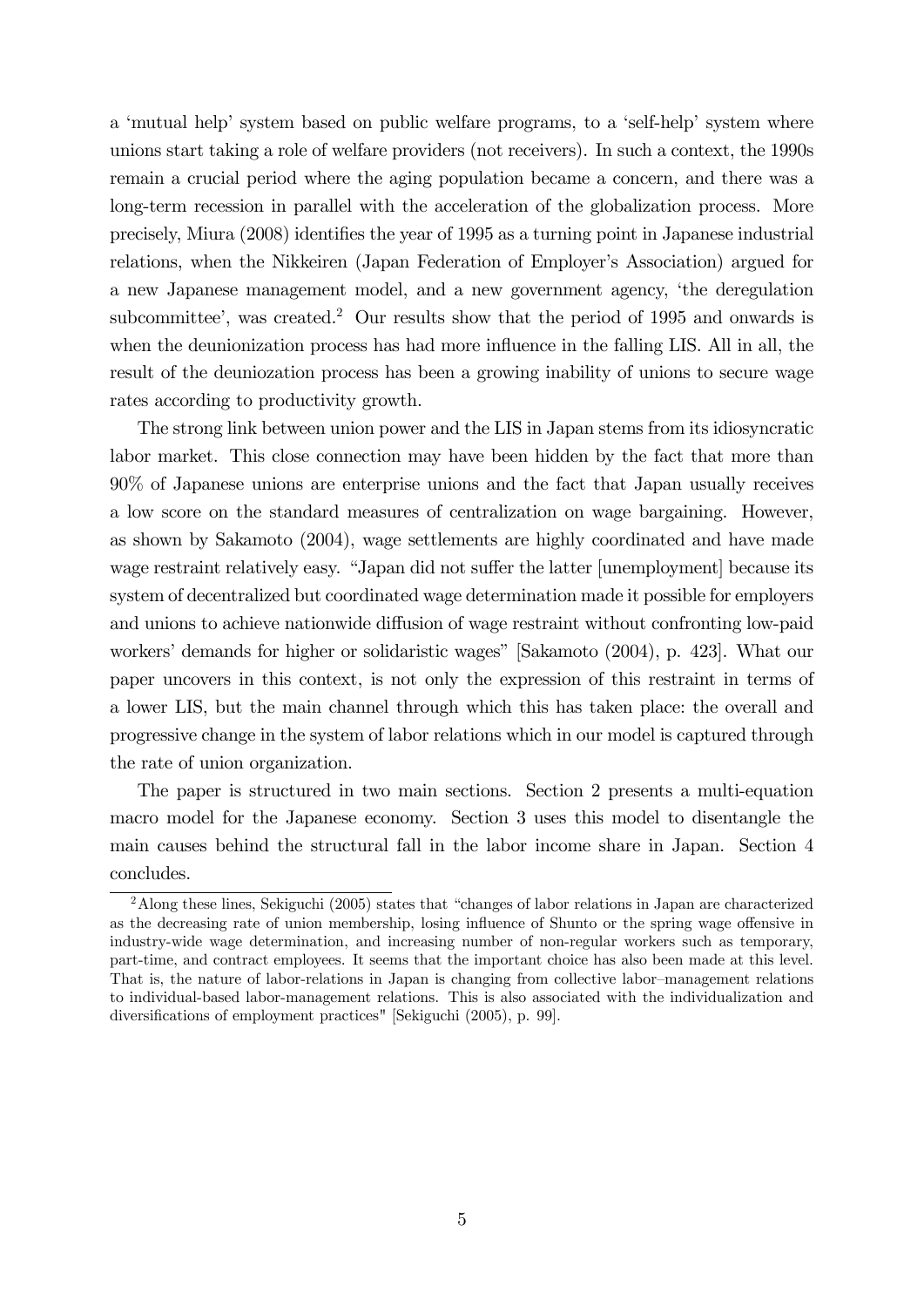# 2 A macro model of the Japanese economy

### 2.1 Data and methodology

We use time-series macro data running from 1970 to 2008 obtained from the following sources: OECD Economic Outlook, the IMF International Financial Statistics (IFS), the Ministry of Finance of Japan, and the Statistics and Information Department of the Minister's Secretariat, Ministry of Health, Labour and Welfare. The definitions of the variables entering the chosen specifications of the equations are provided in Table 1.

|                  |                      |                                                                                                                        | Source:           |
|------------------|----------------------|------------------------------------------------------------------------------------------------------------------------|-------------------|
| $\, n$           | $\mathbb{R}^2$       | total employment (log)                                                                                                 | $\left( 1\right)$ |
| $l_{\rm }$       | $\sim$ 1.            | total labor force (log)                                                                                                | (1)               |
| $\boldsymbol{u}$ | $\mathbb{R}^2$       | unemployment rate $(\simeq l - n)$                                                                                     | $\left( 1\right)$ |
| w                | $\ddot{\phantom{1}}$ | total real compensation per employee (log)                                                                             | (1)               |
| $\boldsymbol{b}$ | $\mathbb{R}^n$       | social security benefits $(\% \text{ of GDP})$                                                                         | (1)               |
| $\tau^f$         | $\sim 10^6$          | direct taxes on business ( $\%$ of GDP)                                                                                | (1)               |
|                  |                      | $gd$ : government debt (% of GDP)                                                                                      | (1)               |
|                  |                      | $d^{97}$ : dummy (value 0 up to 1997, 1 afterwards)                                                                    | (1)               |
|                  |                      | $u_t^{d97}$ : $u_t * d^{97}$                                                                                           |                   |
|                  |                      | $k$ : real capital stock (log)                                                                                         | (1)               |
|                  |                      | kd : capital deepening $(=k-n)$                                                                                        | (1)               |
| $\boldsymbol{y}$ | $\sim 100$           | real GDP $(log)$                                                                                                       | (1)               |
| pr               |                      | : real labor productivity $(=y-n)$                                                                                     | (1)               |
|                  |                      | <i>lis</i> : labor income share $[= w - (y - n)]$                                                                      | (1)               |
| $\boldsymbol{z}$ |                      | $\therefore$ working-age population (log)                                                                              | (1)               |
| fi               |                      | $\therefore$ firms' long-term indebtedness $\left(=\frac{\text{long-term borrowing and bonds}}{\text{asserts}}\right)$ | $\left( 2\right)$ |
| ro               |                      | unions, rate of organization $\left( = \frac{\text{membership}}{\text{employee}} \right)$                              | (3)               |
| oil              | $\mathbb{R}^2$       | real oil prices, yens per barrel (log)                                                                                 | $\left( 4\right)$ |
| t                | $\bullet$            | time trend                                                                                                             |                   |
|                  | $\!\!\!=\!\!\!$      | difference operator                                                                                                    |                   |

| Table 1. Definitions of variables and sources. |  |  |
|------------------------------------------------|--|--|
|------------------------------------------------|--|--|

Sources: (1) OECD, Economic Outlook; (2) Ministry of Finance of Japan; (3) Ministry of Health, Labour and Welfare, Japan; (4) IMF-IFS.

Regarding the econometric strategy, we proceed as follows. First, we estimate each of the equations individually (we use Eviews and Microfit). Second, we estimate the selected specifications as a system. The resulting estimated multi-equation structural model is the one presented in Tables 2 to 5 and used in the simulation analysis. Third, we reparameterize the estimated equations as error correction models  $(ECM)$  to obtain the cointegrating vectors among the  $I(1)$  variables (including standard errors for the longrun coefficients to check their significance in the long-run). Finally, we estimate these cointegrating relationships using Johansen's procedure to check whether the long-run relationships according to Johansen's method conform with those obtained through the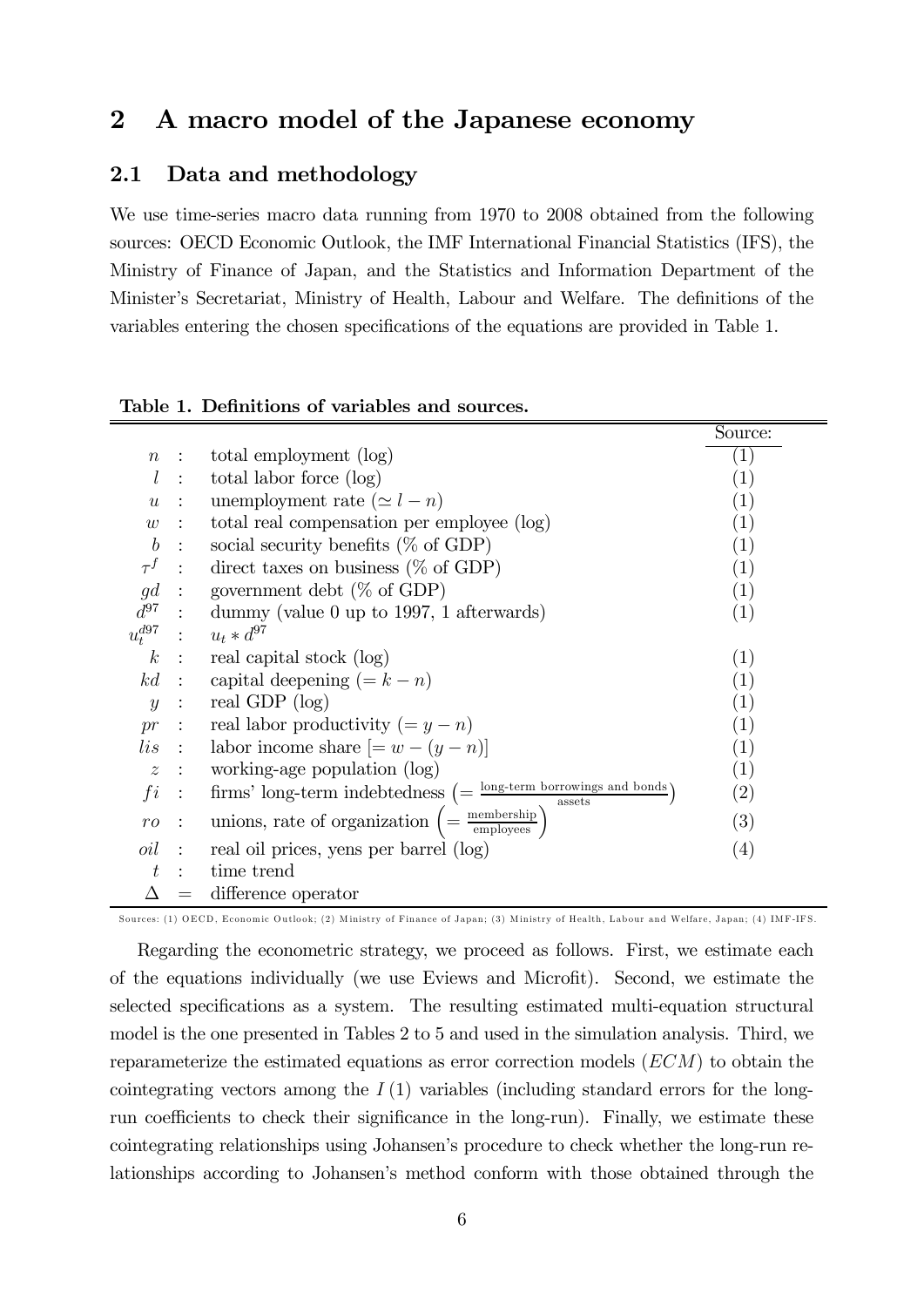estimation of the multi-equation structural model. Given that the four estimated equations contain growing variables, this is the right procedure to ensure a correct econometric outcome.

Although we start from the labor demand and labor force specifications presented in Agnese and Sala (2009), variations in the data (due to new data points and methodological changes) leads us to select updated specifications with slight changes in the explanatory variables (see below). All equations pass a standard battery of misspecification tests such as heteroskedasticity  $(HET)$  and conditional heteroskedasticity  $(ARCH)$  tests; a Lagrange multiplier test for serial correlation  $(SC)$ ; Ramsey's linearity test  $(LIN)$ ; and the Jarque-Bera test for normality (*NOR*). The latter is distributed as  $\chi^2$  (2), the rest as  $\chi^2$  (1). By means of the Cusum and Cusum<sup>2</sup> tests we also ensure that the estimated equations are structurally stable. The best specifications are selected on the basis of the standard selection criteria (Akaike and Schwarz Bayesian). These selected equations are then re-estimated as a system by Three-stage least squares (3SLS), so that the estimates are safe from endogeneity and cross-equation correlation problems.

To decide on the best specification of each equation we follow the Autoregressive Distributed Lagged (ARDL) or Bounds testing approach, developed in Pesaran and Shin (1999) and Pesaran et al. (2001). This procedure is helpful for different reasons. First of all, it yields consistent estimates, both in the short and long-run, irrespective of whether the underlying regressors are  $I(1)$ ,  $I(0)$ , or fractionally integrated. This is important because the pretesting problem in the standard cointegration techniques of determining the degree of stationarity of the series can be avoided. These standard cointegration techniques are Johansen's maximum likelihood method (Johansen, 1991) and the Phillips-Hansen's procedure (Phillips and Hansen, 1990). Pesaran and Shin (1999) show that the ARDL is "directly comparable to the semi-parametric, fully-modified OLS approach of Phillips and Hansen (1990) to estimation of cointegrating relations". The second reason is that the ARDL can be reliably used in small samples to estimate and test hypotheses on the long-run coefficients. Pesaran and Shin (1999) show that the Phillips and Hansen's estimator is outperformed by the ARDL-based estimator, especially when having a relatively small sample period of analysis. They show, in particular, that using the delta method or Bewley's approach valid standard errors can be computed for the estimated long-run coefficients. Third, the ARDL yields consistent long-run estimates of the equation parameters under potential endogeneity of some of the regressors (Harris and Sollis, 2003). It is also important to note that the estimated ARDL equations can be reparameterized and expressed in terms of an  $ECM$  which, on its own, indicates cointegration of the variables in case the error correction term is negatively signed and significant.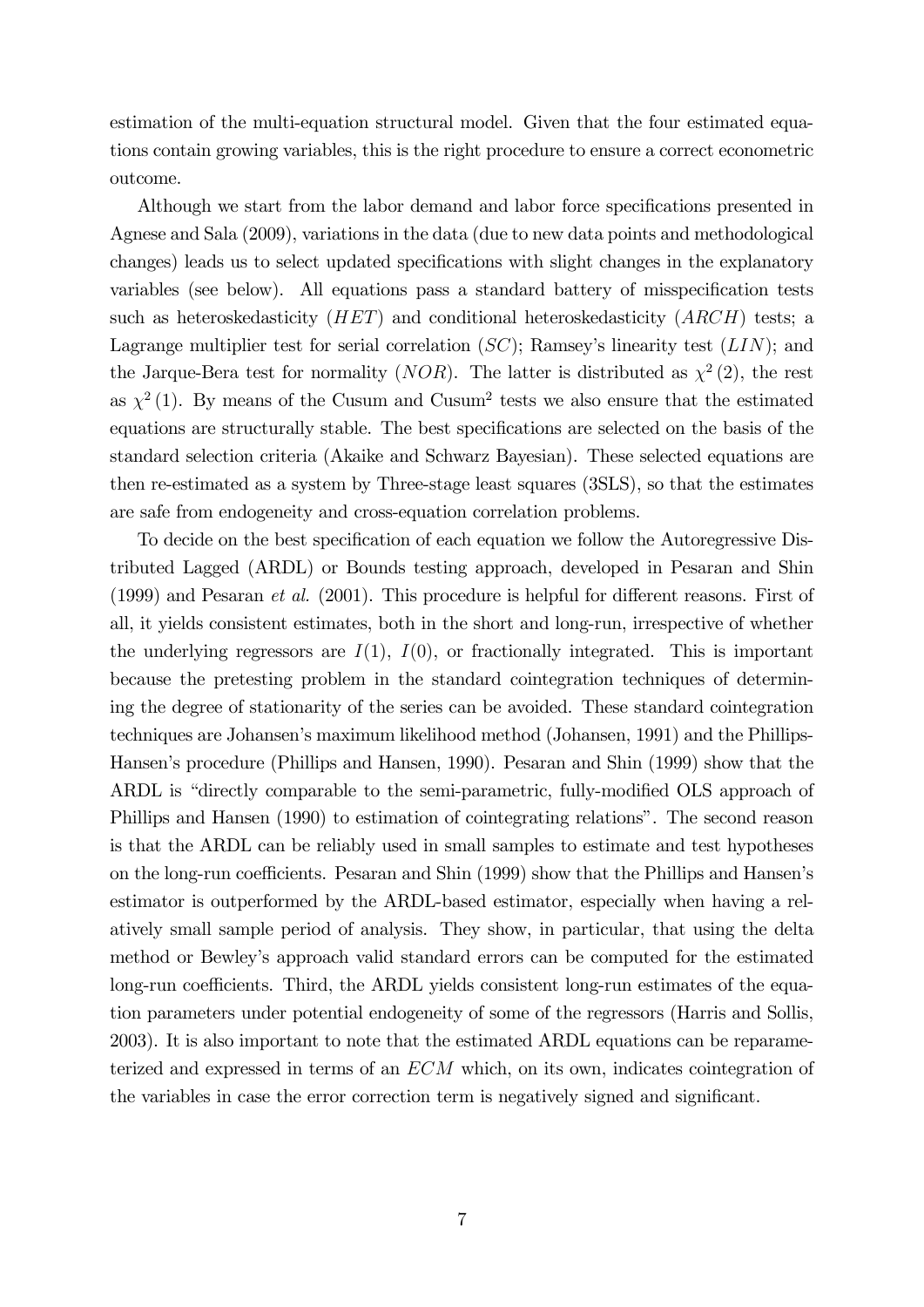### 2.2 Estimated equations

Next we present the estimated equations. Tables 2 to 5 show their estimated coefficients when estimated as a system by 3SLS. Table 6 shows the error correction term corresponding to the reparameterized equations; the implied cointegrating vectors when using the ARDL and Johansen's methods; and the likelihood ratio (LR) test checking whether these vectors conform statistically with one another, and thus the long-run relationships between the growing variables estimated in our models are not spurious.

#### 2.2.1 Labor demand

The labor demand equation presents a strong inertia in the firms' aggregate level of employment, as shown by its persistence coefficient (0.87). It also presents the expected negative slope, as indicated by a short-run elasticity of employment with respect to wages of -0.06 and a long-run one of -0.46  $\left(=\frac{-0.06}{1-0.87}\right)$ . These elasticities imply that a 1% rise of real wages would explain an overall reduction of employment by 0.46%.

| $n_{t}$                                                                                                     |                                                                                                                                                 | cnt<br>1.65<br>[0.000] | $n_{t-1}$<br>0.87<br>[0.000] | $w_t$ pr <sub>t</sub><br>$-0.06$<br>[0.000] | 0.06<br>$\begin{bmatrix} * & 1 \end{bmatrix}$ | $\tau^f_{t-1}$<br>$-0.25$<br>[0.000] | $k d_t$<br>0.04<br>[0.000] | $gd_t$<br>$-0.02$<br>[0.000] | $f_{i_t}$<br>$-0.09$<br>[0.000] | $\Delta l_t$<br>1.16<br>[0.000] |  |
|-------------------------------------------------------------------------------------------------------------|-------------------------------------------------------------------------------------------------------------------------------------------------|------------------------|------------------------------|---------------------------------------------|-----------------------------------------------|--------------------------------------|----------------------------|------------------------------|---------------------------------|---------------------------------|--|
|                                                                                                             | $s.e. = 0.001; L L = 210.19$                                                                                                                    |                        |                              |                                             |                                               |                                      |                            |                              |                                 |                                 |  |
| Structural stability tests $(5\% \text{ signif.})$ :<br>Cusum: $\sqrt{ }$ ; Cusum <sup>2</sup> : $\sqrt{ }$ |                                                                                                                                                 |                        |                              |                                             |                                               |                                      |                            |                              |                                 |                                 |  |
| Misspecification tests (5% critical value):                                                                 |                                                                                                                                                 |                        |                              |                                             |                                               |                                      |                            |                              |                                 |                                 |  |
|                                                                                                             | $SC[\chi^2(1)] = 0.39$ ; LIN $[\chi^2(1)] = 0.82$ ; NOR $[\chi^2(2)] = 1.35$ ; HET $[\chi^2(1)] = 2.20$ ; ARCH $[\chi^2(1)] = 0.53$ ; $[0.467]$ |                        |                              |                                             |                                               |                                      |                            |                              |                                 |                                 |  |

Note: \* restricted coefficient so that the coefficient on  $w$  equals the coefficient of  $\overline{\rho}r$  (with the opposite sign).

Since the coefficients associated to the labor productivity and real wages are rather similar, a Wald test is run to see if they can be restricted to have the same value (and opposite sign). We fail to reject this restriction and thus conclude that both coefficients are statistically equal, suggesting that it is predominantly the LIS what determines employment. Karanassou and Sala (2010) obtain the same result in a slightly different context, adding to the robustness of this particular feature for the labor demand in Japan. Together with the labor productivity, the capital deepening  $(kd)$  variable is yet another important driver behind the employment decisions made by firms, with short and long-run elasticities of 0.04 and 0.31.

As for the direct taxation on firms' profits, the variable exerts a negative influence on employment. The estimated semielasticity indicates that a 1 percentage point (p.p.)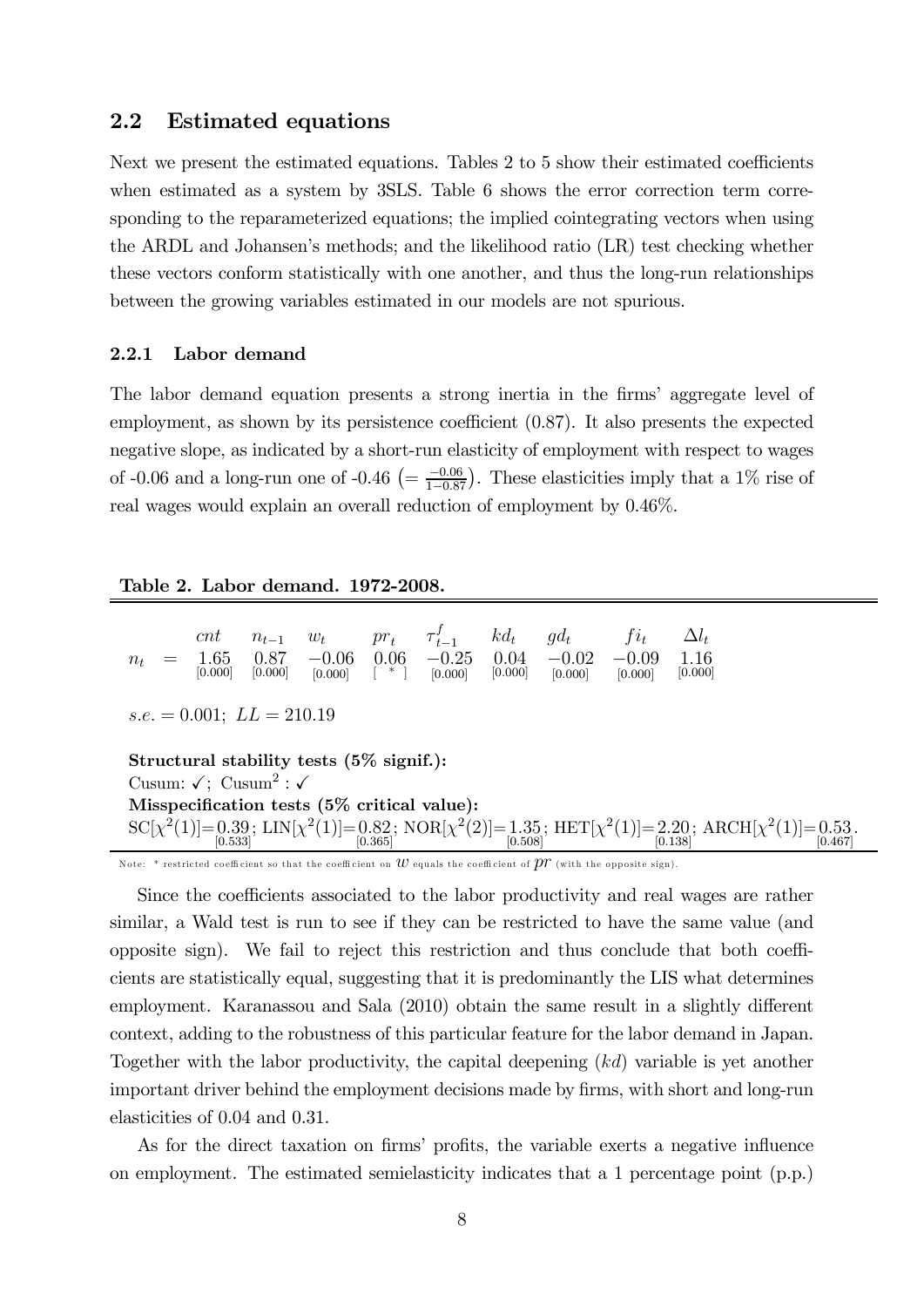increase in this variable would explain a drop of 0.25 p.p. in employment in the short-run and 1.92 p.p. in the long-run. About this, Kuttner and Posen (2001) estimate the effects of fiscal policies for Japan using a structural VAR and find that a tax cut was an effective measure for stimulating the economy in the 1990s.

The public and private sectors are deeply intertwined in Japan. To account for this we should consider variables that reflect the intervention of government into the employment decisions of Japanese firms. On this, Phelps (1994) considers government expenditures and public debt as relevant determinants of the labor market performance. However, the direct effect of Keynesian fiscal policy (government expenditures) is not significant here, so it is taken out of the equation. As for the government debt  $(gd)$  it shows up with a negative and significant coefficient that represents the Japanese "burden of the debt" and the implied opportunity cost for the private sector.<sup>3</sup> This opportunity cost refers to the job destruction and jobs that fail to open due to central planning mismanagement (e.g. the "zombie firms" hypothesis examined in Ahearne and Shinada, 2005, and Caballero et al., 2008). Short and long-run semi-elasticities are, respectively, -0.02 and -0.15.

Our labor demand equation entertains two additional variables. First, the firms' indebtedness variable  $(f_i)$  which, as studied in Ogawa (2003), serves to evaluate the consequences of financial distress on employment (in particular, Ogawa examines several channels through which this variable affects the labor demand negatively). Here our model produces short and long-run semi-elasticities of -0.08 and -0.61. Second, the change in the available labor supply for firms  $(\Delta l)$ , which provides with a source of interactions between the labor demand and supply (the unemployment rate in the labor force equation is the other source). This can also be seen as a matching effect, since job matches depend more on new entrants to the labor force than on its actual level. Accordingly, the more the new applicants, the greater the number of matches. The value of 1.15 for this coefficient implies that a 1% rise in  $\Delta l$  is fully translated into employment. This variable does not entail a long-run elasticity of employment with respect to the labor force since it is only expressed in differences.

This equation is an updated version of the one estimated in Agnese and Sala (2009), where more details are provided. The same applies to the labor force equation.

#### 2.2.2 Labor force

Our labor force equation is very much in line to what is usually found in the literature. The adjustment coefficient (0.92) points to a high persistence in the households' behavior regarding labor supply decisions. Further, as shown by the real wages short and long-run

<sup>3</sup>The government spending and direct taxes on firms are generally in tight relation with the government debt of countries. However, the steep growth in the latter and its above-than-average extent for Japan during a great part of the period under analysis have little or nothing to do with the evolution of the first two variables.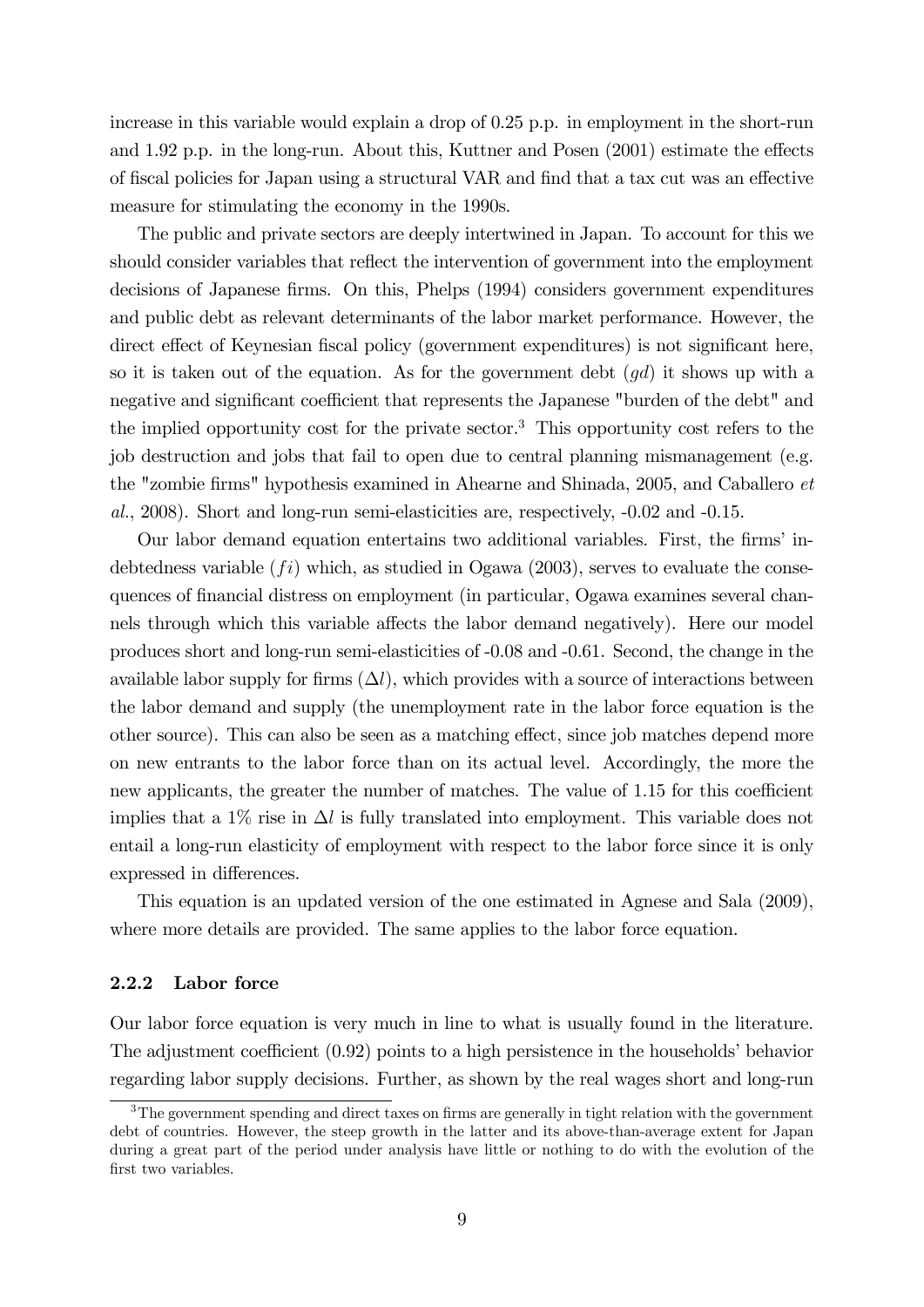elasticities of 0.03 and 0.37, the labor force is positively sloped.

#### Table 3. Labor force. 1972-2008.

|  |         |  |  | cnt $l_{t-1}$ $w_t$ $u_t$ $u_t^{d97}$ $\Delta ro_t$ $\Delta ro_{t-1}$ $\Delta b_t$ $z_t$                                              |  |
|--|---------|--|--|---------------------------------------------------------------------------------------------------------------------------------------|--|
|  | [0.000] |  |  | $l_t = -0.48$ 0.93 0.03 -0.75 0.15 -0.50 0.27 -0.67 0.07<br>$[0.000]$ $[0.000]$ $[0.000]$ $[0.018]$ $[0.000]$ $[0.001]$ $[0.001]$ $*$ |  |
|  |         |  |  |                                                                                                                                       |  |

 $s.e. = 0.003$ ;  $LL = 174.59$ 

Structural stability tests (5% signif.): Cusum:  $\sqrt{ }$ ; Cusum<sup>2</sup> :  $\sqrt{ }$ Misspecification tests (5% signif.):  $\mathrm{SC}[\chi^2(1)] = 0.62$ ; LIN $[\chi^2(1)] = 0.32$ ; NOR $[\chi^2(2)] = 3.03$ ; HET $[\chi^2(1)] = 0.69$ ; ARCH $[\chi^2(1)] = 0.36$ .<br> $[0.431]$ 

Note: \* restricted coefficient so that the long-run elasticity of  $l$  with respect to  $z$  is unity.

A discouragement effect is picked up by the coefficient of the unemployment variable (-0.75), but this is mitigated after 1997, as indicated by the dummy  $u^{d97}$  (from 1997) onwards the coefficient of  $u$  is  $-0.60=0.75+0.15$ ). Apparently, higher unemployment rates discourage people in their searching for new jobs and opportunities, leading to a reduced sensitiveness of the labor force to the growing unemployment problem. This stabilization in the participation rate is more pronounced after the East Asian crisis of 1997.

We also introduce institutional variables that might deter individuals from entering the labor market. These variables are the rate of organization of unions and the social benefits, yet enter the labor force equation only in differences.

Finally, the working-age population is the only growing driving-force of the labor supply and takes account of the important demographic influences on the Japanese labor market. For our data we cannot reject the hypothesis of a unit long-run elasticity (via Wald test) so the equation is restricted accordingly.

#### 2.2.3 Real wage

Real wages are determined by three standard variables such as labor productivity, social security benefits, and union power.

The coefficient of the lagged endogenous variable (0.68) is not as large as in the previous equations of the system, implying that current wage decisions are not as much dependent on past decisions than employment and participation in the labor market.

As expected, the long-run elasticity of wages with respect to productivity is one implying that all productivity increases are eventually translated into wage increases (the Wald test could not reject this hypotheses, which was imposed and the equation accordingly reestimated).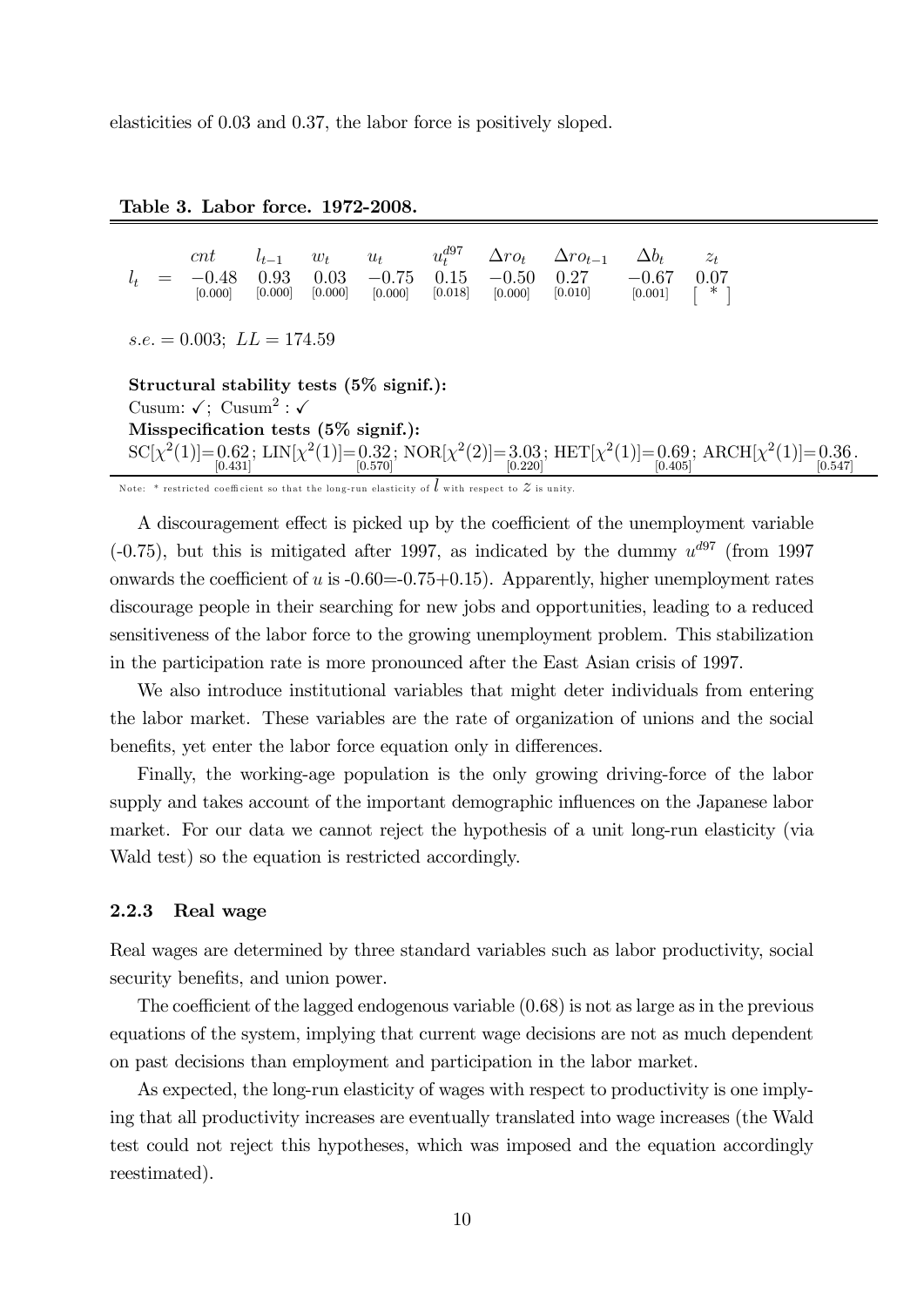As for the labor market institutions —or wage-push factors— it is important to stop on their definitions. First, as Fitoussi et al. (2001) we use social security benefits, which is a wider measure of the often used unemployment benefits. This allows us to control for the fact that the Japanese "government facilitates wage restraint by providing workers with welfare benefits that serve as the social wage, and also by socializing the risks of unemployment with public unemployment and unemployment benefits" [Sakamoto (2004), p. 441]. Second, to proxy the power of unions there is (i) the measure constructed by Fuess (2001), which is the share of the actual raise in wages over the raise demanded by unions; and (ii) the rate of organization, defined as the ratio between membership and total employees. Even though Fuess's (2001) measure is an interesting proxy, it covers the span 1960-1999, making it unfitting for our study. Nevertheless, in view of the dominant role exerted by the rate of organization in explaining the LIS movements, we hold Fuess conclusion that there is a misleading preconception that "labor unions in Japan are relatively docile, meekly submitting to managerial objectives" [Fuess (2001), p. 12].

Regarding the estimated coefficients of benefits and union power, both show the expected positive sign. Their short-run semi-elasticities are, respectively, 0.77 and 0.23, while long-run ones are 2.41 and 0.72.

#### Table 4. Real wage. 1972-2008.

| $w_t$                                                |                                                                                                                                                    | cnt<br>$-0.33$<br>[0.000] | $w_{t-1}$<br>0.68<br>$[0.000]$ $*$ | $pr_{t}$<br>0.32 | $r_{Ot}$<br>0.77<br>[0.000] | $\mathfrak{b}_t$<br>0.23<br>[0.204] | $s.e. = 0.008; \ LL = 133.54$ |  |  |  |  |
|------------------------------------------------------|----------------------------------------------------------------------------------------------------------------------------------------------------|---------------------------|------------------------------------|------------------|-----------------------------|-------------------------------------|-------------------------------|--|--|--|--|
| Structural stability tests $(5\% \text{ signif.})$ : |                                                                                                                                                    |                           |                                    |                  |                             |                                     |                               |  |  |  |  |
| Cusum: $\sqrt{ }$ ; Cusum <sup>2</sup> : $\sqrt{ }$  |                                                                                                                                                    |                           |                                    |                  |                             |                                     |                               |  |  |  |  |
| Misspecification tests $(5\% \text{ signif.})$ :     |                                                                                                                                                    |                           |                                    |                  |                             |                                     |                               |  |  |  |  |
|                                                      | $SC[\chi^2(1)] = 0.19$ ; LIN $[\chi^2(1)] = 7.82$ ; NOR $[\chi^2(2)] = 7.73$ ; HET $[\chi^2(1)] = 2.93$ ; ARCH $[\chi^2(1)] = 0.36$ .<br>$[0.891]$ |                           |                                    |                  |                             |                                     |                               |  |  |  |  |

Note: \* restricted coefficient so that the long-run elasticity of  $w$  with respect to  $pr$  is unity.

#### 2.2.4 Output

Output depends on the two standard production factors, capital and labor, oil prices, and a linear trend.

Regarding the effects of capital and labor, we systematically obtained coefficients close a situation of constant returns to scale (CRS). Since this hypothesis could not be rejected by a Wald test, we imposed the restriction of CRS. This resulted in short-run elasticities of 0.35 and 0.15 for labor and capital respectively, whereas these figures become 0.7  $(=\frac{0.35}{1-0.50})$  and  $0.3$   $(=\frac{0.15}{1-0.50})$  in the long-run. These values are in line with other studies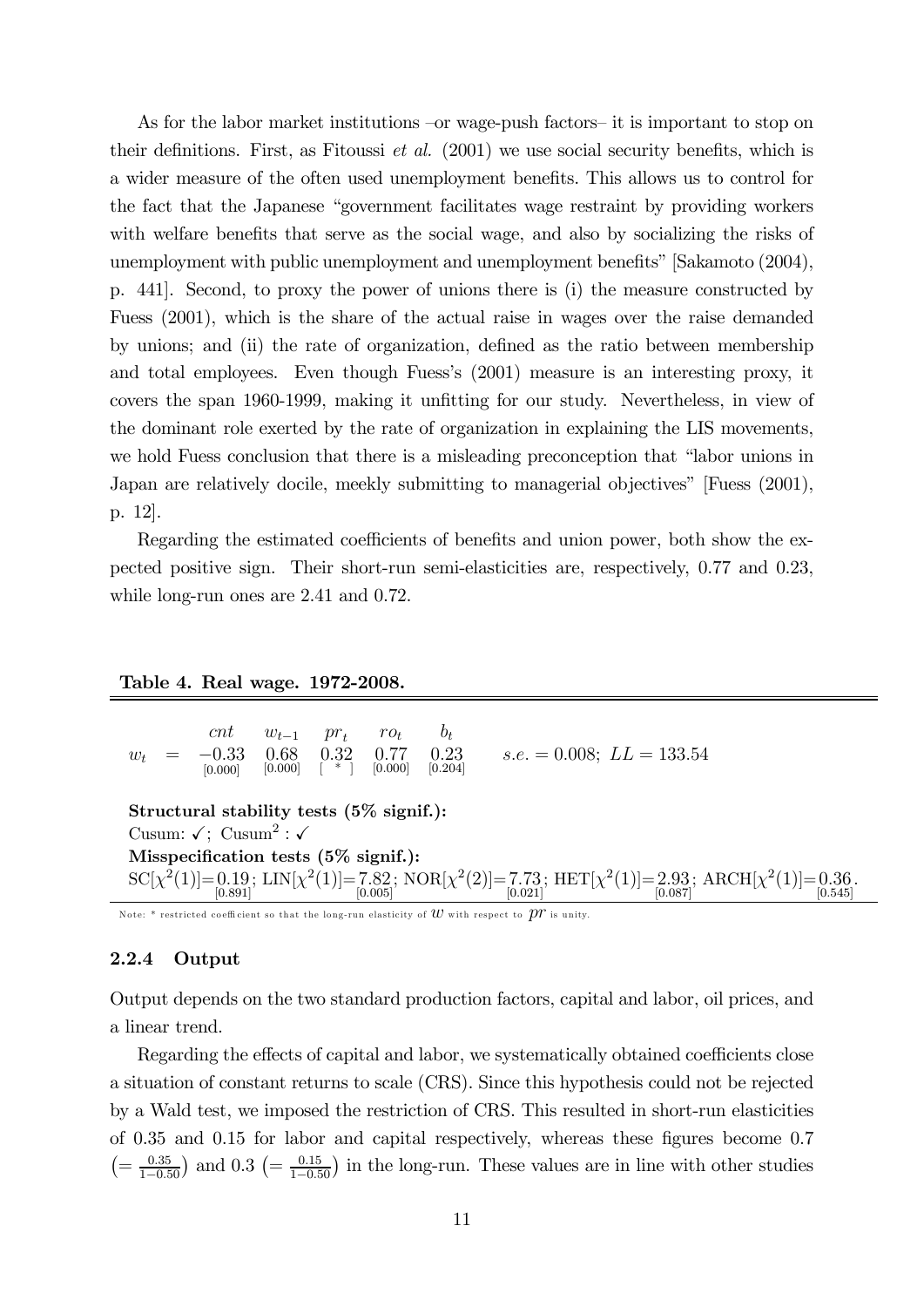(Hayashi and Prescott, 2002, among others).

 $\begin{array}{ccc} \n \text{cnt} & y_{t-1} & n_t & \Delta n_t & k_t & \text{oil}_t & t \\ \n \end{array}$  $y_t = 5.39$ [0.000] 0.50  $[0.000]$ 0.35 [ \* ] 224  $[0.000]$  $\frac{0.15}{0.000}$  $-0.007$  $[0.003]$ 0.005  $[0.000]$  $s.e. = 0.011;$   $LL = 123.85$ Structural stability tests (5% signif.): Cusum:  $\sqrt{ }$ ; Cusum<sup>2</sup> :  $\sqrt{ }$ Misspecification tests (5% signif.):  $SC[\chi^2(1)] = 0.92$ ;  $LIN[\chi^2(1)] = 1.07$ ;  $NOR[\chi^2(2)] = 4.41$ ;  $HET[\chi^2(1)] = 2.22$ ;  $ARCH[\chi^2(1)] = 0.25$ .<br>[0.19] [0.619]

Note: \* restricted coeffi cient so that the constant returns to scale hypothesis holds.

At this point we need to state that we do not intend to estimate the Japanese aggregate production function. First of all, because the capital stock series provided by the OECD Economic Outlook do not consider residential capital stock. Second, because we lack and appropriate global series for energy consumption or, on its absence, on energy prices, which we have proxied by the real oil price. Finally, because we follow the common practice of capturing technological change through a linear time-trend. We obtain a good approximation of output through its standard determinants and we value the fact that this allows us to study the different components of the LIS. In any case, and from a theoretical point of view, a time-varying LIS can emerge in a situation of CRS provided there is imperfect competition in the product market (for a discussion on these issues see Raurich et al. 2010).

#### 2.3 Model diagnosis

To further check the validity of the estimated model we perform two controls. First, we test validity of the long-run relationships implied by our estimated cointegrating vectors by contrasting whether they conform with those that would be obtained following Johansen's procedure. Second, we check whether our model allows us to track the actual trajectories of the endogenous variables.

Regarding Johansen's procedure, the maximal eigenvalue and trace statistics indicate that the variables involved in the equations are cointegrated. We thus estimate a VAR featuring the main characteristics of the estimated equations (in terms of variables, lag order, sample period, and inclusion, or not, of trends) and obtain the cointegrating vectors (CVs) for the four equations in the model. Table 6 shows these CVs resulting from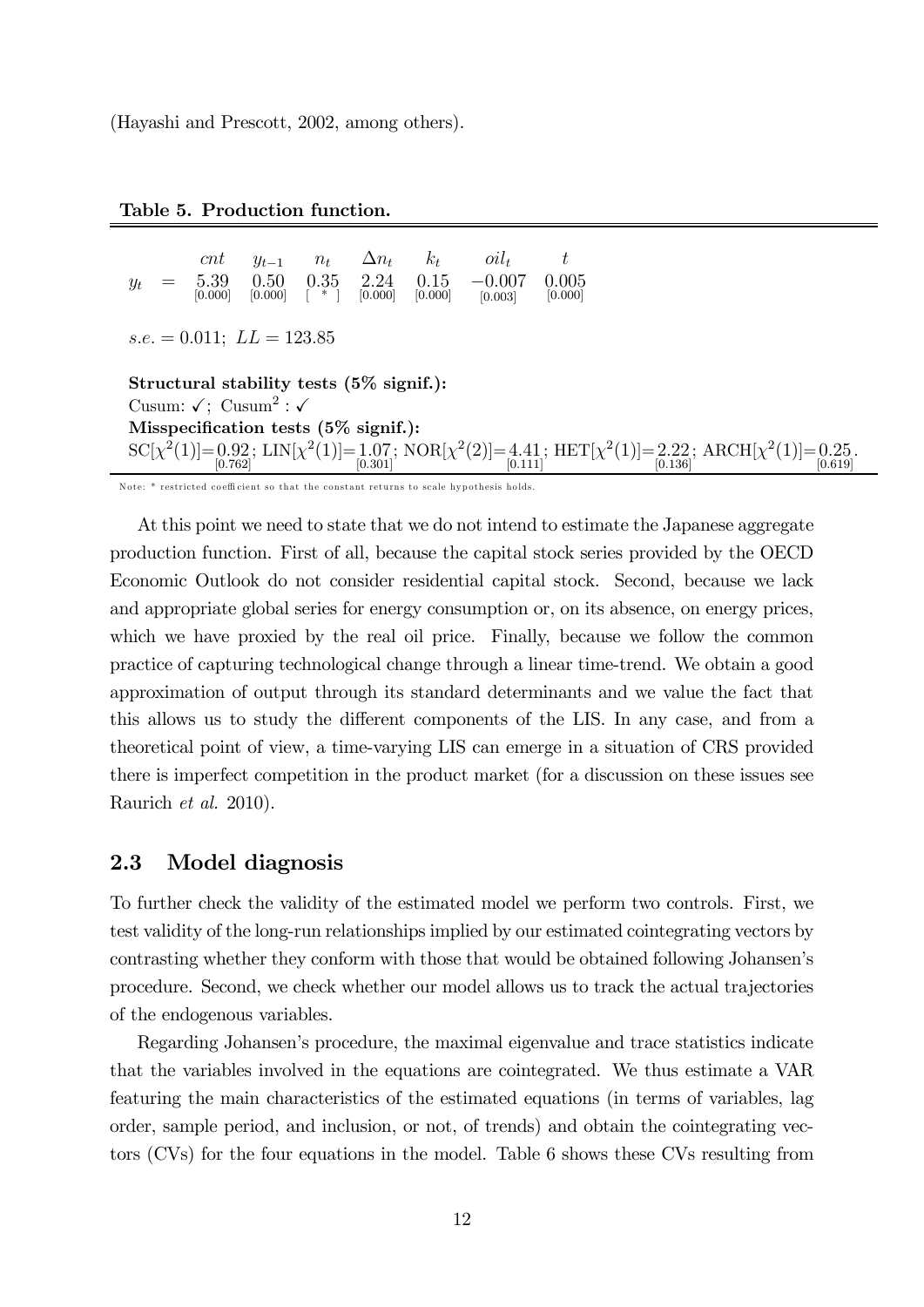the ARDL estimated specifications, and those obtained through Johansen's method.<sup>4</sup> A likelihood ratio (LR) test, distributed as a  $\chi^2(q)$  where q is the number of restrictions, restricts Johansen's CVs to take the corresponding ARDL values. Since none of these restrictions can be rejected at conventional critical values, it is confirmed that our estimates deliver the correct long-run relationships between growing variables. Note, also, that the ECM coefficients turn out negative and significant in all cases, thereby providing an extra indication of cointegration.

|      |                    | $\cdots$                                                                                                                                                                                                                            |                  |                                                                                                              |                 |
|------|--------------------|-------------------------------------------------------------------------------------------------------------------------------------------------------------------------------------------------------------------------------------|------------------|--------------------------------------------------------------------------------------------------------------|-----------------|
|      |                    | <b>ARDL</b>                                                                                                                                                                                                                         |                  | <b>Johansen</b>                                                                                              | LR test         |
|      | $ecm_{t-1}$        | $\overline{CV}$                                                                                                                                                                                                                     | $\boldsymbol{r}$ | CV                                                                                                           |                 |
| [LD] | $-0.14$<br>[0.000] | $\begin{array}{cc} (n & w & pr \\ (1 & -0.50 & 0.50 \end{array}$ 1                                                                                                                                                                  |                  | $\begin{pmatrix} n & w & pr \\ 1 & -0.52 & 0.30 \end{pmatrix}$                                               | 5.37<br>[0.068] |
| [LF] | $-0.07$<br>[0.029] | $\begin{array}{c} \left(\begin{array}{ccc} l & w & z \\ 1 & 0.49 & 1 \end{array}\right) & 1 \end{array}$                                                                                                                            |                  | $\begin{array}{cccc} \left( \begin{array}{ccc} l & w & z \\ 1 & 0.20 & 1.38 \end{array} \right) \end{array}$ | 2.51<br>[0.285] |
| [WS] | $-0.39$<br>[0.000] | $\left(\begin{array}{cc} w & pr \\ 1 & 1 \end{array}\right)$                                                                                                                                                                        | $\overline{1}$   | $\left(\begin{array}{cc} w & pr \\ 1 & 0.71 \end{array}\right)$                                              | 1.92<br>[0.166] |
| [PF] | $-0.47$<br>[0.000] | $\begin{array}{cccccc}\n\left( \begin{array}{cccccc}\n y & n & k & t \\ 1 & 0.71 & 0.29 & 0.009\n\end{array} \right) & \left( \begin{array}{cccccc}\n y & n & k & t \\ 1 & 0.79 & 0.25 & 0.010\n\end{array} \right) \\ \end{array}$ |                  |                                                                                                              | 2.97<br>[0.397] |

Table 6. Validity of the long-run relationships.

Notes:  $CV = \text{cointegrating vector}; r = \text{number of } CVs; \text{ p-values in parentheses};$ 5% critical values for the LR test:  $\chi^2(1) = 3.84$ ;  $\chi^2(3) = 7.82$ ;

 $LD$  is labor demand,  $LF$  is labor force;  $WS$  is wage-setting;  $PF$  is production function.

The second control consists in checking that the model delivers accurate fitted values. As shown in Figure 2, our four-equation model tracks the actual evolution of the LIS and the unemployment rate at a close range. Note that unemployment is generated as  $(l_t - n_t) * 100$ , while the LIS is computed as  $\exp[w_t - (y_t - n_t)]$ . In this way, the presented fitted values reflect all the endogenous variables in the model, and their interactions, and are representative of the overall fit of the model.

 $4$ These tests are conducted using the restricted estimates of all equations taken from their individual regressions, so they are not exactly the same as the long-run coefficients that would be drawn from the joint estimation (Tables 2 to 5). Note, also, that underlying this table there is sizable information (on the unit root tests and the whole cointegration analysis using Johansen's method), which is available upon request.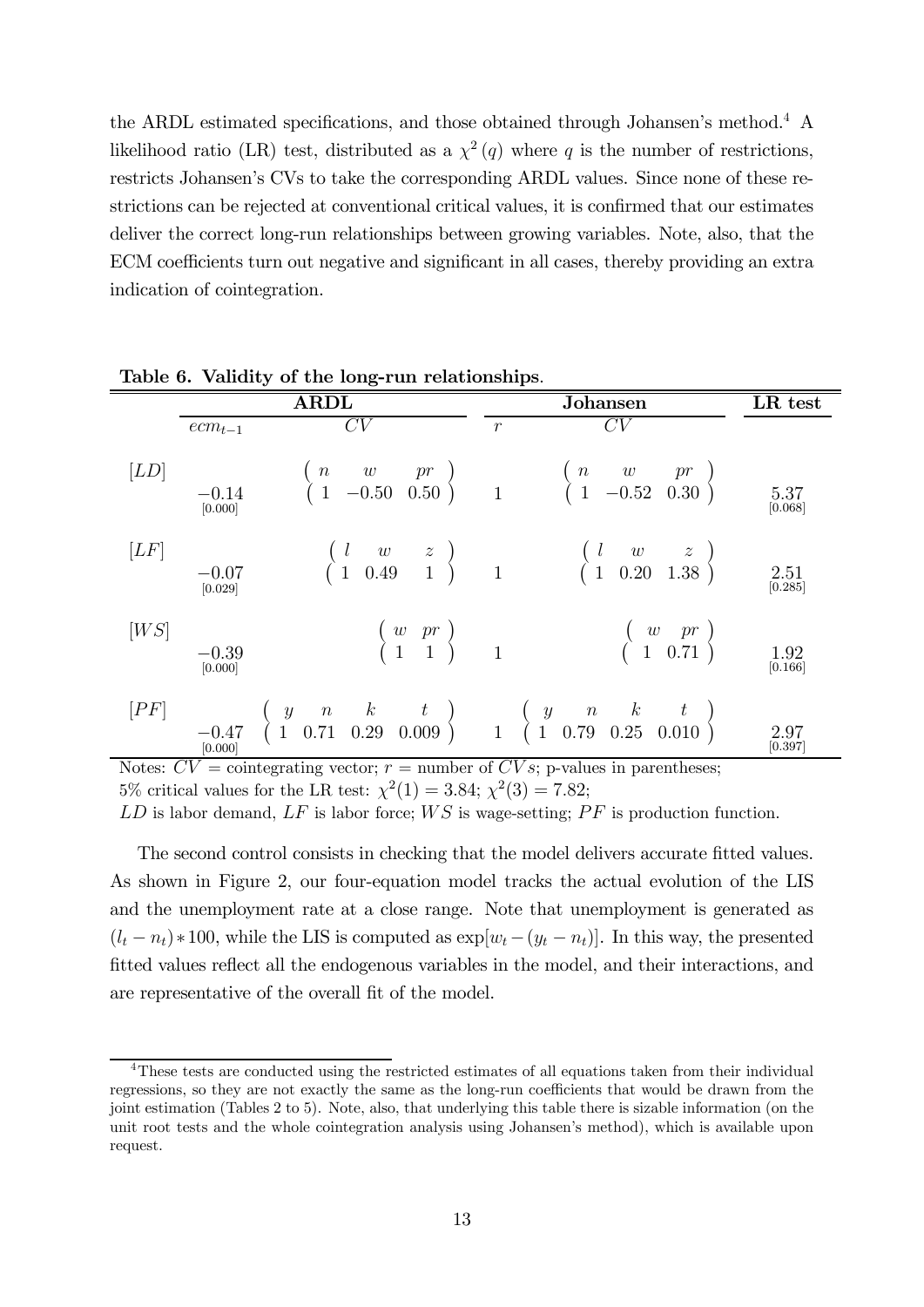

## 3 Causes of the fall in the labor income share

We use the estimated macro model to compute the dynamic contributions of all the exogenous variables in the model. The dynamic contribution of a variable informs on the extent to which the evolution of that variable has affected the trajectory of the endogenous variable in some selected period of analysis. For its computation, we simulate our model in two scenarios. In the first one, the exogenous variable takes its actual values. In the second one, the time-series of that variable is fixed at the beginning of the period. Because these two simulations only differ in one respect —the trajectory of the selected exogenous variable— comparison of the two predictions regarding the endogenous variables will give us information on the influence of that particular trajectory. And given that this contribution is obtained from a dynamic simulation (across the selected period of analysis, and by taking into account all lagged and spillover effects contained in the model), its outcome is called a dynamic contribution.5

To illustrate how relevant a contribution is to explain the actual evolution of the endogenous variables, we plot together the actual trajectory of the labor income share and the simulated one had each exogenous variable under scrutiny remained fixed at its value in the initial period (see Figures 4 to 8). We distinguish two periods: (i) the lost decade, going from 1991 —when the unemployment rate was 2.1%— to 2002 —when it reached a historical maximum of  $5.5\%$ ; and (ii) the mild recovery of years 2003-2007, when the unemployment rate fell to 3.9%. To account for the facts during these periods, we 'fix' the economy at 1990 and 2002, respectively. Note that the actual value of the LIS is retrieved from  $\exp[w_t - (y_t - n_t)].$ 

Our first exercise consists in fixing all the exogenous variables in the model at their 1990 and 2002 values (Figure 3). Had they remained at their situation before the start of

 $5$ Karanassou and Sala (2009) provide the analytical development of such analysis.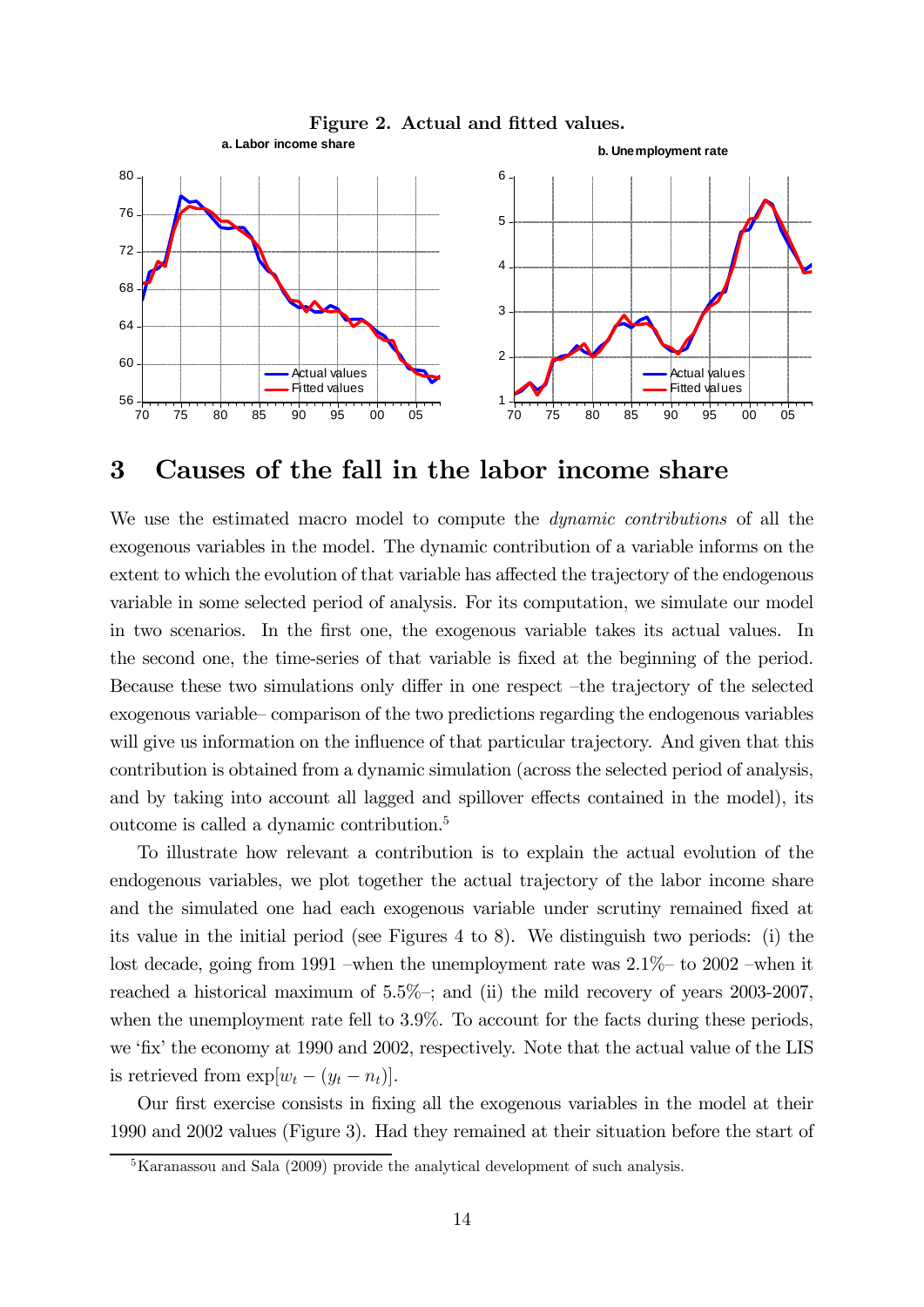the lost decade, the LIS would have stayed roughly constant throughout the period, going from 66.1% in 1990 to 65.8% in 2002 (Figure 3a). On the contrary, its actual trajectory was downward until reaching 61.7% in 2002. Thus, the model is able to explain a fall of 4.1 percentage points (pp) —from 65.8% to 61.7%— which is 93% of the actual decline of 4.4 pp.



During the mild recovery, the LIS fell more intensively, by 3.6 pp in just 6 years, from 61.7% to 58.1%. In this case, the model explains 1.6 pp of this fall (from 59.7% to 58.1%), which is less than half its actual decline. Next we decompose this decline on its various sources according to our estimated model.

#### 3.1 The lost decade: 1991-2002

The model has ten exogenous variables, some of which have had little influence on the evolution of the LIS. The most surprising one is government debt, which is crucial to explain the evolution of employment —and thus of unemployment—, but it is found irrelevant as determinant of the labor share. The evolution of oil prices and working-age population is also innocuous to the LIS.

With respect to the rest of the variables, we have grouped them into those related to labor market institutions (Figure 4), capital and technological factors (Figure 5), and other variables determining firms' operational environment (Figure 6).

Regarding the first set, we observe two important phenomena. On the first hand, Social Security benefits increased by 3.8 pp, from 7.3% in 1990 to 11.1% in 2002. This evolution, which implies income transfers to the society, contributed to raise the LIS by 1.3 pp during this period. In other words, had benefits remained at 7.3% throughout these years, the LIS would have decreased by 1.3 extra percentage points reaching 60.4% in 2002. When discussing the role played by the welfare regime in Japan in relation to the macroeconomic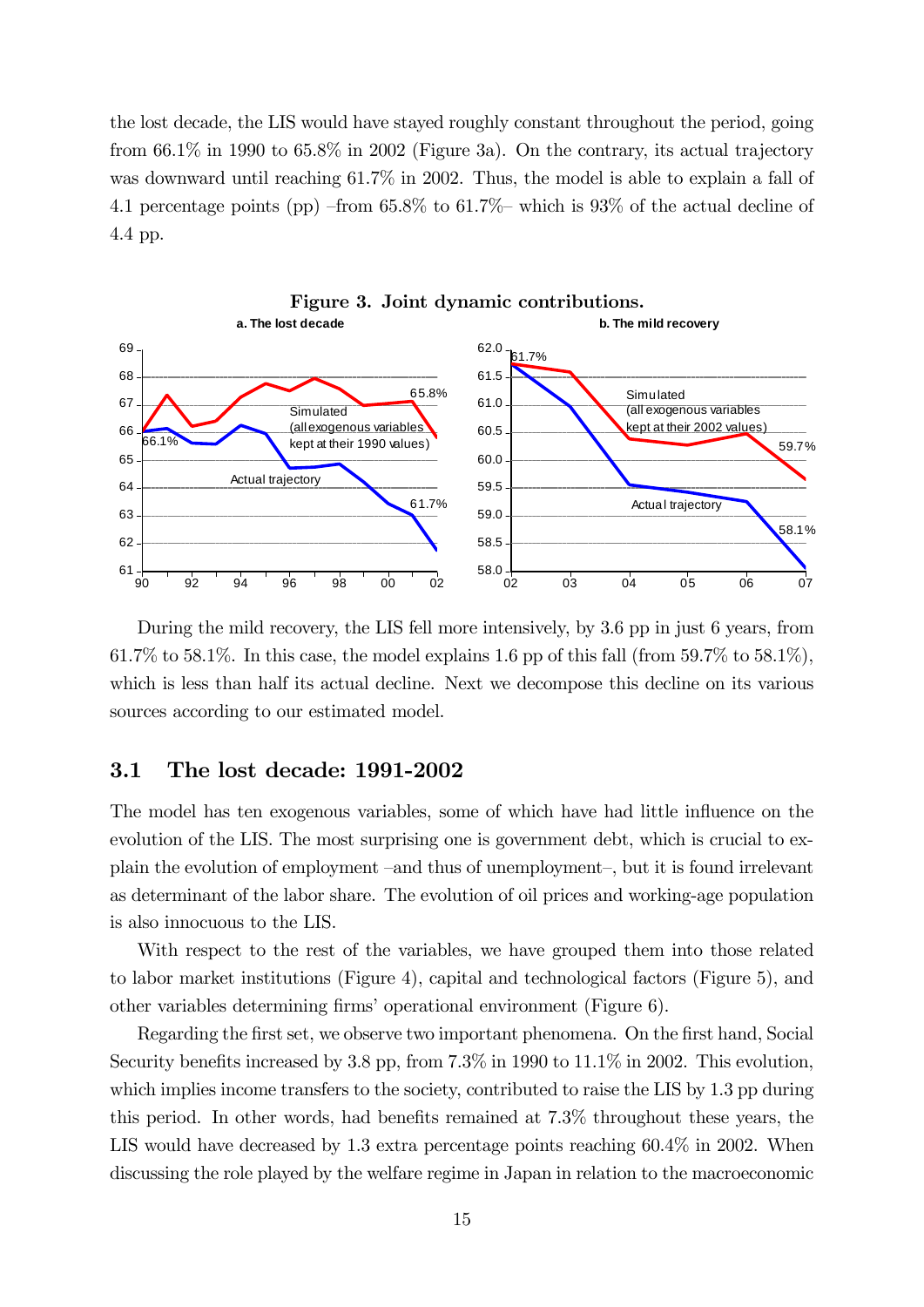policy and wage coordination, Sakamoto (2004) argues that the government can be seen as the source for wage restraints in providing with welfare benefits that serve as some form of social wages.



Figure 4. Labor market institutions, 1990-2002.

On the second hand, union membership fell steadily from 25.2% to 20.2%. These 5 pp decrease were the major source under the declining path of the LIS during those years. Had union membership not decreased by a fifth, the LIS would have risen to reach 67.8% in 2002. In other words, the steep fall in union membership has contributed to reduce the LIS by 6.1 pp. It is also important to note that, within the lost decade, this contribution is especially relevant during the second part of the 1990s as indicated by the growing divergence between the actual and simulated trajectories of the LIS (Figure 4d). This may be reflecting the ability of unions to initially cope with the adverse situation brought by the 1990s (Benson and Debroux, 2000), and the consequences of the aggravated position of unions from 1995 onwards, as described by Miura (2008). In a context of weaker unions, among other things, managers responded to the economic downturn by "shifting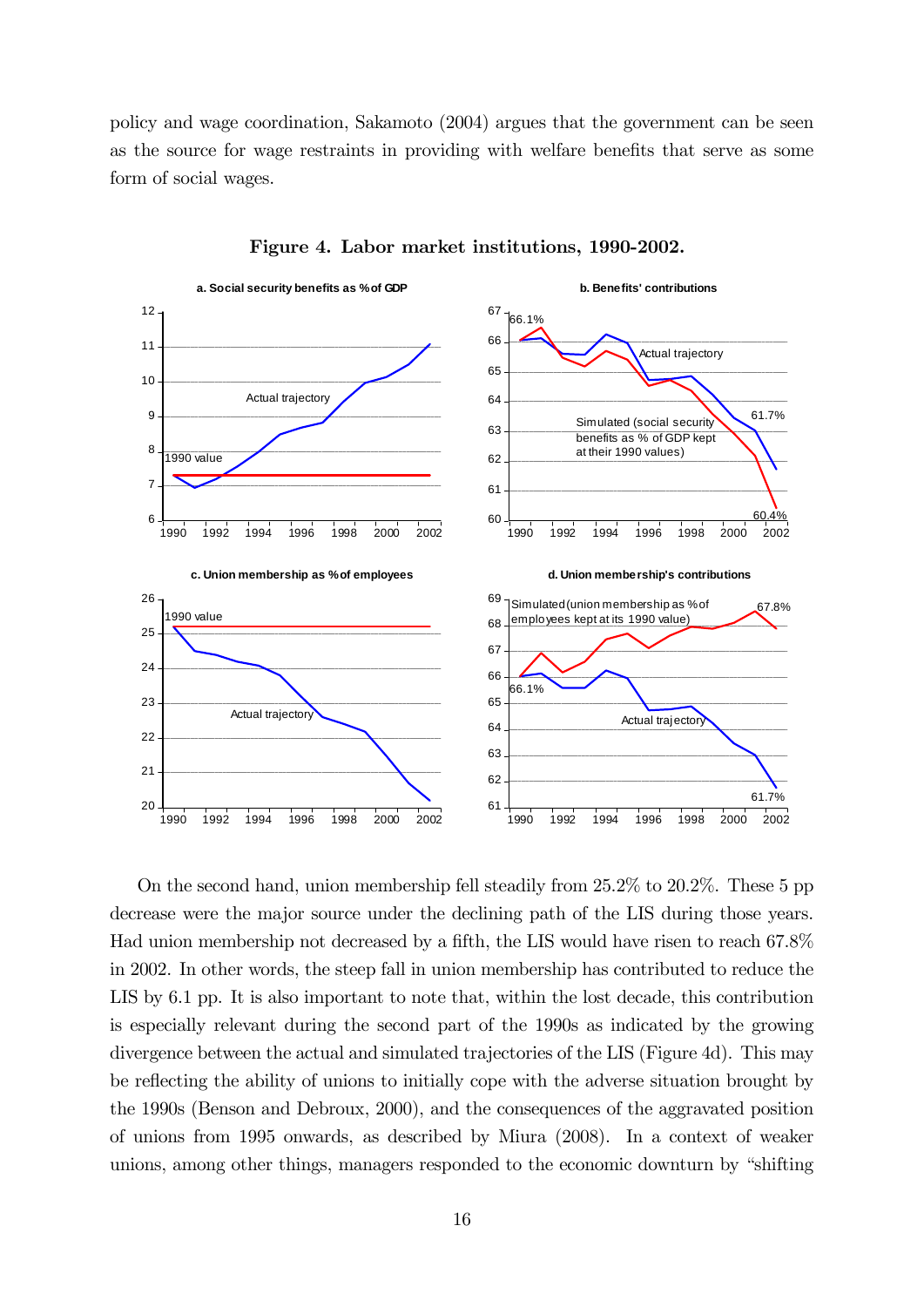the key wage criteria from age to seniority; and by introducing an increasingly dominant skill component into wage composition" [Benson and Debroux (2000), p. 114]. In any case, this reduction in the LIS, which would be surmountable in an expansionary context, worsens as a problem when the economy grinds to a halt, like Japan during the 1990s, or even moves back as in the aftermath of the East Asian crisis of 1997 when Japan's GDP growth was negative for two consecutive years (1998 and 1999) for the first time in more than twenty years.

The crucial role of unions in explaining the evolution of the LIS is consistent with their traditional ability to increase labor income. According to Fuess (2001), and his developed measure of union power is specially suitable for making this judgement, trade unions in Japan have consistently "been able to secure its pay demands more than halfway. Furthermore, company unions have been quite willing to press for aggressive pay hikes. Frequently unions accelerated demands from the previous year and were able to realize increased bargaining leverage" [Fuess (2001), p. 12]. In this context, the progressive deunionization witnessed in last decades may be a crucial factor deterring this ability. A growing percentage of company unions are becoming weaker as they are progressively endorsed by a smaller percent of the firm manpower. This is hurting, at the aggregate level, the capacity of wages to trail productivity and, therefore, since this is a structural phenomenon, it leads to a continuous fall in the LIS. This important result is a reflection of the overall change experienced by Japan in the labor relations system in last decades. Different appraisals of this process are provided in Akimoto and Sonoda (2009), Benson and Debroux (2000), Miura (2008), Sakamoto (2004), Sekiguchi (2005), and Takeshi (2001).

Figures 5a and 5b show the trajectories of capital accumulation and capital deepening. The growth rates of capital stock display a clear downward tendency, which is not apparent in capital deepening due to the underlying deceleration in job creation, which in some particular years is larger than the one in capital accumulation. The joint contribution of these variables is plotted in Figure 5c. Note that had the growth rates of capital stock and capital deepening remained constant at their 1990 levels, the labor share would have been 1 pp lower. Thus, the deceleration in capital accumulation had a significant upward influence on the labor share (this 1 pp is equivalent to almost 25% of the period's fall). Accompanying the effect of capital accumulation on the LIS, another important effect is determined by the time trend, which is a measure representative of the technological change, and contributed to a 1.0 pp reduction.

It should be stated that the exact counterbalancing effect of capital accumulation and technology is just a particular feature of the lost decade. Although the existence of this trade-off is an interesting feature of our analysis, further research should aim at endogenizing technological change. Existing literature (Bentolila and Saint-Paul, 2003;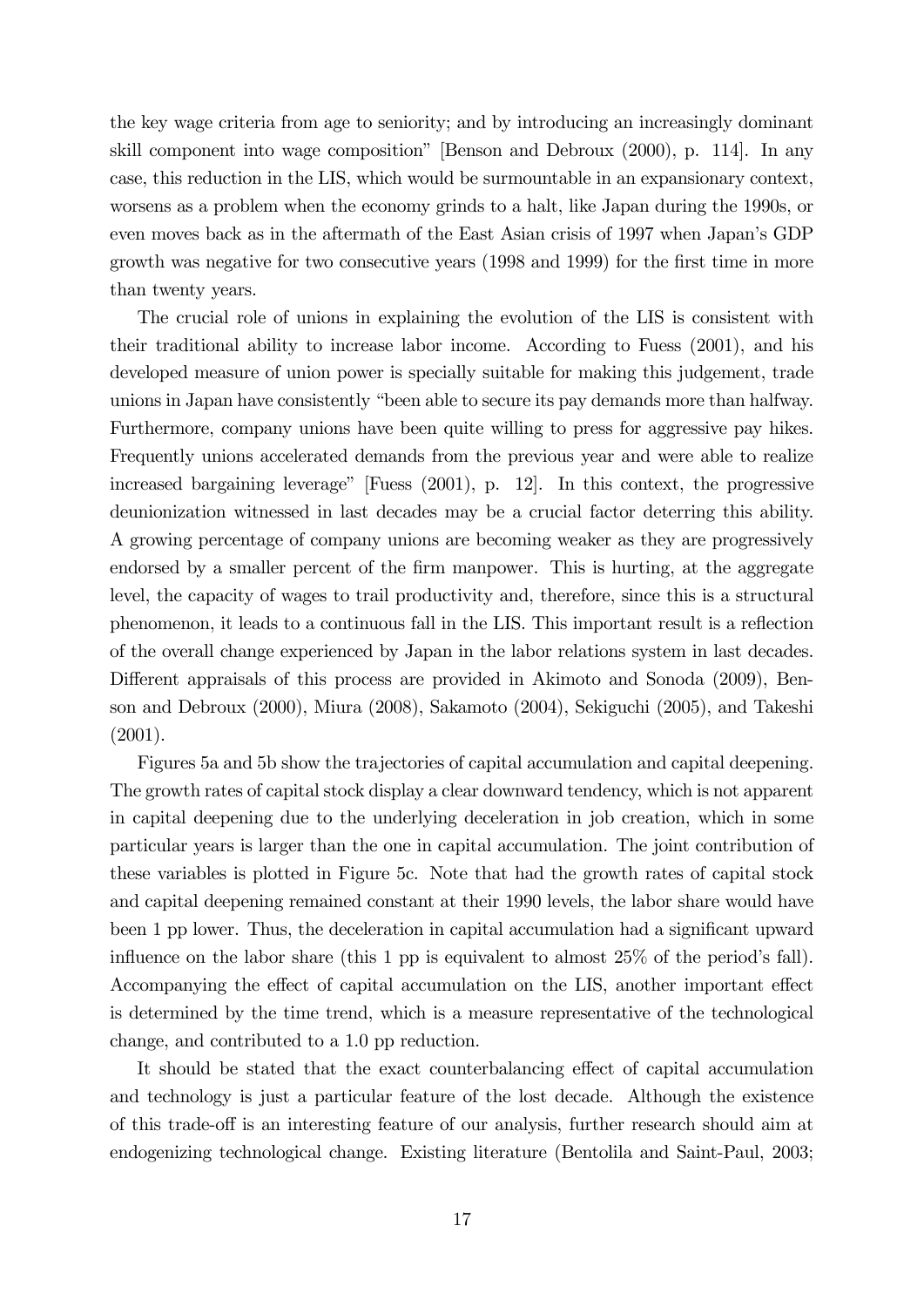Bental and Demouguin, 2010, for example) explains that the labor share may shift in response to changes in factor productivity and the labour-capital ratio, which are driven by technological progress and the relative price of each production factor. In turn, this relative price is directly affected by product and labour market policies.6 In the context of this variety of factors, which are indeed featured in our model, our finding needs to be understood as the short- and medium-run consequence of the deceleration in capital stock growth. In the long-run, and as a consequence of technological progress, returns to capital tend to increase thereby accruing the share of capital income. In turn, in seeking to maintain competitiveness, the product and labour market policies generally undertaken have tended to weaken the bargaining position of labor *vis-à-vis* the firms.



Figure 6 shows the influence of two variables related to the environment in which firms operate. Direct taxes on firms decreased by almost 3 pp, from 5.6% of GDP in 1990 to 2.9% in 2002 (Figure 6a), while financial indebtedness surged with the crisis (Figure 6c).

 $6$ The extent to which these changes affect factor productivity and the labour-capital ratio crucially depends on the elasticity of substitution between labour and capital (see Raurich et al. 2010).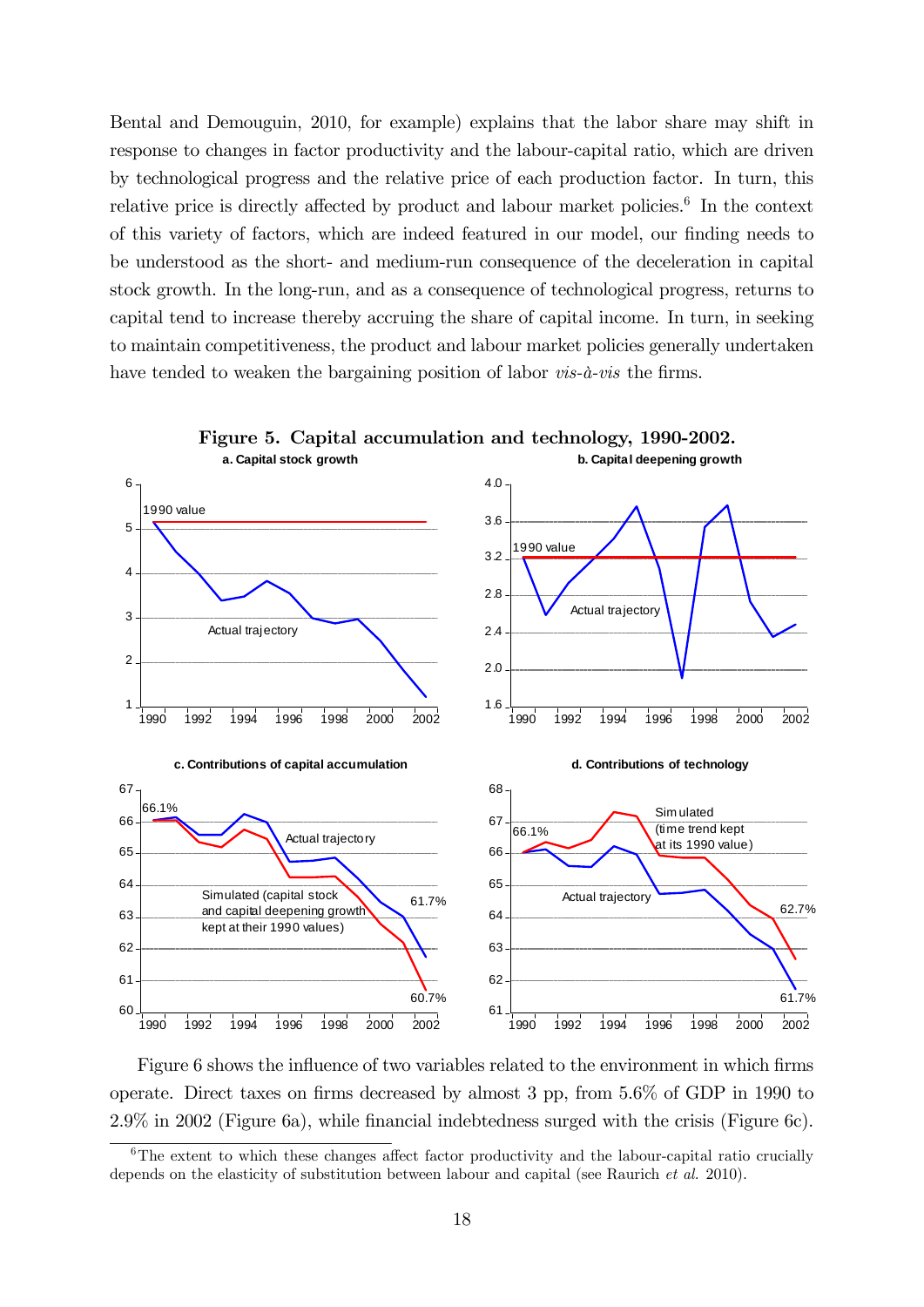The reduction of the tax burden for firms had a large positive impact, of 1.0 pp, on the evolution of the LIS. This variable may exert a two-sided effect. On the one hand, the more the firms are taxed the more income is redistributed throughout the system. On the other hand, higher tax revenues obtained from firms reflect larger profits. Empirically, the collapse of this variable during the lost decade seems to be reflecting the worsening of the firms' situation in terms of their profitability. In this context, the reduction in direct taxes on firms alleviated their situation so that the falling tax burden contributed to raise their share of the pie.<sup>7</sup> On the contrary, the growing indebtedness of firms, on account of the larger pressure they had to face to become profitable and thereby obtain a larger share of the pie and reduce their indebtedness, contributed to reduce the labor income share by 0.5 pp.



The contribution of government debt goes in the same direction than firms' indebtedness, but it is smaller (-0.3 pp), just as the ones of population and oil prices which are

<sup>7</sup>Our results are compatible with those in Kuttner and Posen (2001), who find that a tax cut was an effective measure for stimulating the economy in the 1990s, until the tax burden increase in 1997.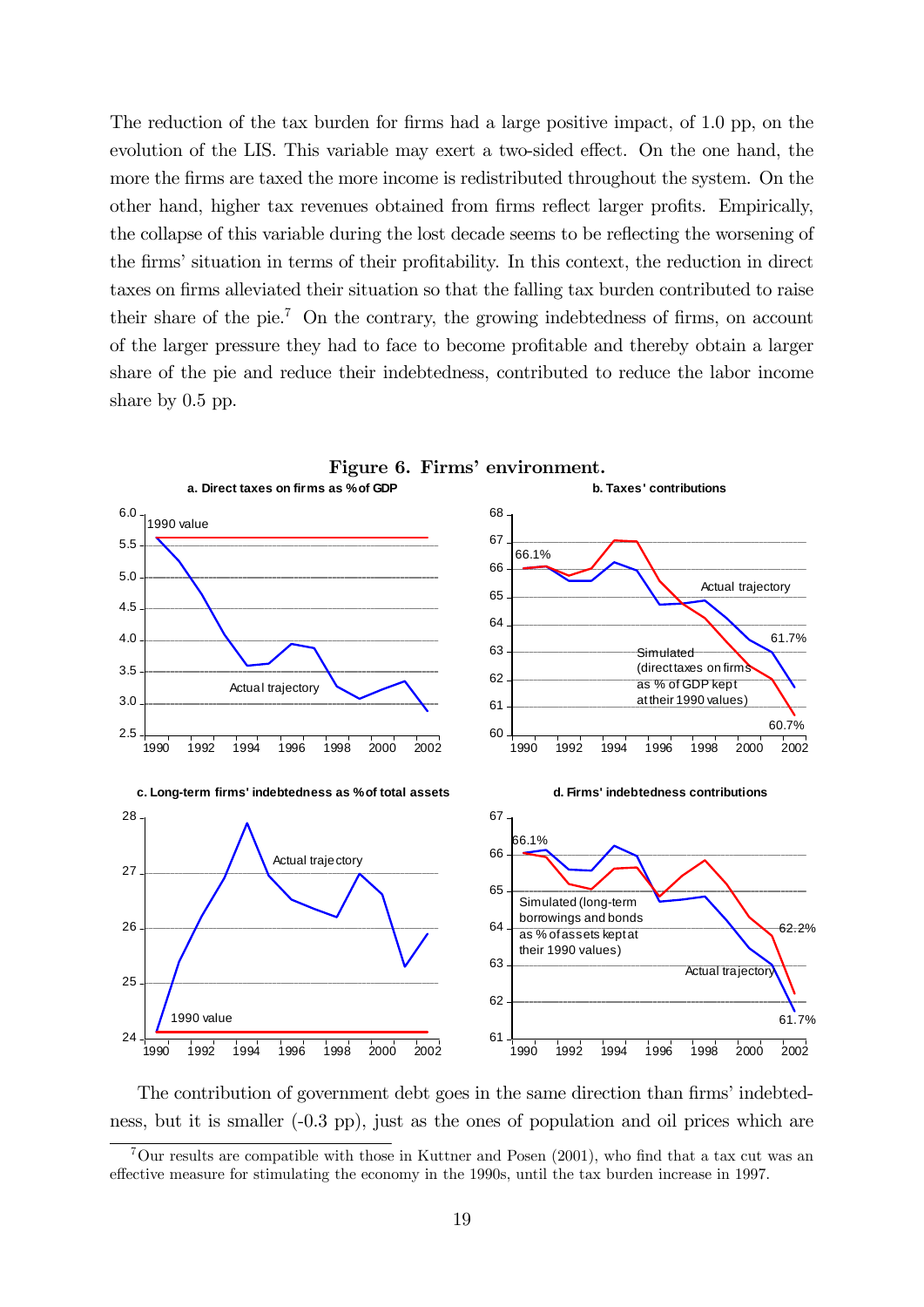even tinier.8 The scarce relevance of government debt in explaining the fall in the labour share is in stark contrast with its major role in accounting for the unemployment upsurge in those years. The possibility of distinguishing these different effects is a strength of our dynamic multi-equation analysis.

#### 3.2 The mild recovery: 2003-2007

Our second simulation deals with the "half-way" recovery experienced by the Japanese economy during 2003-2007. Figure 7 shows the effects of the labor market institutions on the downward trend of the LIS. While the social security benefits show no effect whatsoever on the LIS, deunionization is again, and by large, the strongest force behind the changes in the LIS. In this second simulation though, its contribution is somewhat less important when compared to the actual change in the variable (a -2.0 p.p. contribution relative to the -3.6 p.p. fall in the LIS), yet is almost the same in terms of the contribution through time.9 Some channels through which the decline in union power has translated into a lower LIS are the losing influence of Shunto and the changes in corporate management strategies. Between 1998 and 2006 the wage level negotiated at the spring offensive declined (Miura, 2008) and the spring offensive itself has by now collapsed. There has been also a growing gap between the salaries of employees and directors, at the same time that dividends have rapidly risen and shareholders have increased their share of profits. Finally, along with the globalization process and the shift towards service industries, the amount of small-business employees and self-employed workers arose conforming a dualistic structure of welfare recipients (Sakamoto, 2004).

All these changes seem to confirm Takeshi's (2001) prediction on the increasingly weakened position of unions: "Although long-term stable employment practices are not likely to be changed drastically in the foreseeable future, it is highly likely that the seniority system will be further eroded, wage differentials will widen, terms of employment and working conditions will become individual-specific, and remuneration systems will be diversified. However, labor unions are falling to find ways of coping with these prospects, and are continuing to lose influence" [Takeshi (2001), p. 225]. Our paper unveils the consequences of these recent developments on the continued fall in the LIS, even when the economy showed some indications of recovery.

On top of these developments, there is a larger segment of irregular workers (parttime, temporary, and contract workers) with the particularity that "non-regular workers usually suffer from poor working conditions and are left unprotected and outside of the union organizations" [Sekiguchi, (2005), p. 99]. Sakamoto (2004) also remarks that low-

<sup>&</sup>lt;sup>8</sup>Given their scarce relevance, the corresponding figures are not shown. They are available upon request from the authors.

<sup>9</sup>Recall that during the 12-year period from 1991 to 2002 the contribution of labor unions to the change in the LIS amounts to 6.1 p.p., whereas in the 5 year period between 2003 and 2007, it is 2 p.p.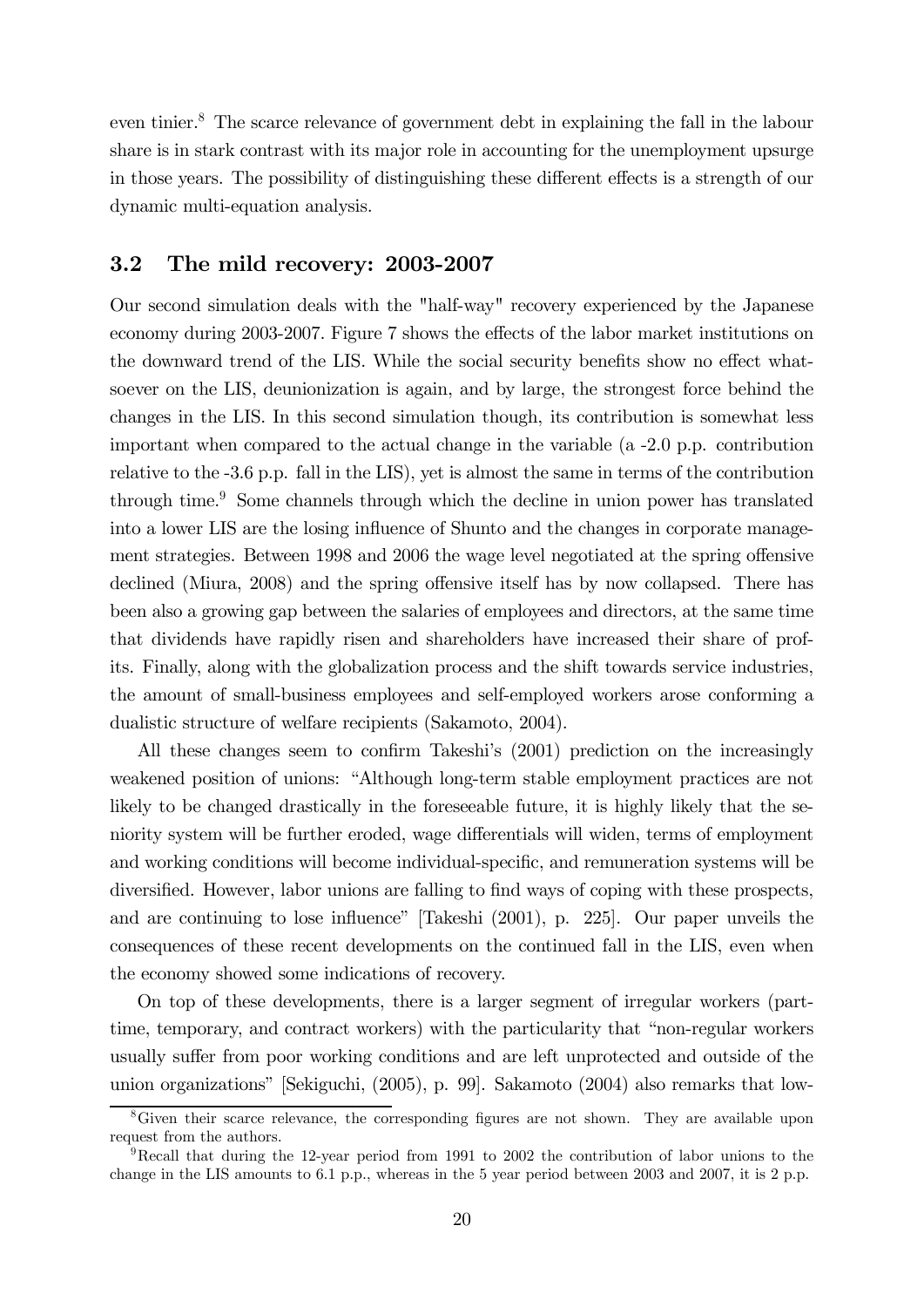paid irregular workers have lacked the proper channels of influence to effectively make high wage demands. Thus, not only are unions losing their strength, but now a larger segment of the labor market is beyond their covering umbrella. It should be mentioned at this point that our model does not control for the growing heterogeneity within employees. This may be one of the reasons why during this period of mild recovery we are unable to explain a larger percentage of the fall in the LIS.



Figure 8 exhibits the contributions of technology-related variables. Technological change shows again a significant contribution (-1.0 p.p., as before) to the drop in the LIS (Figure 8d). Notice that, although the absolute impact of this factor is the same, its relative influence is larger (with respect to the smaller fall in the LIS) and more intensive (given the shorter period under scrutiny). We believe this reflects the changes witnessed in the recent decades in terms of an increased openness, both as regards trade in final and intermediate goods and services (but especially goods). On the other hand, we should stress the offsetting force of lower growth rates of capital accumulation (Figures 8a and 8b) which avoided a lower LIS to have occurred otherwise (in numbers it is a 0.6 p.p.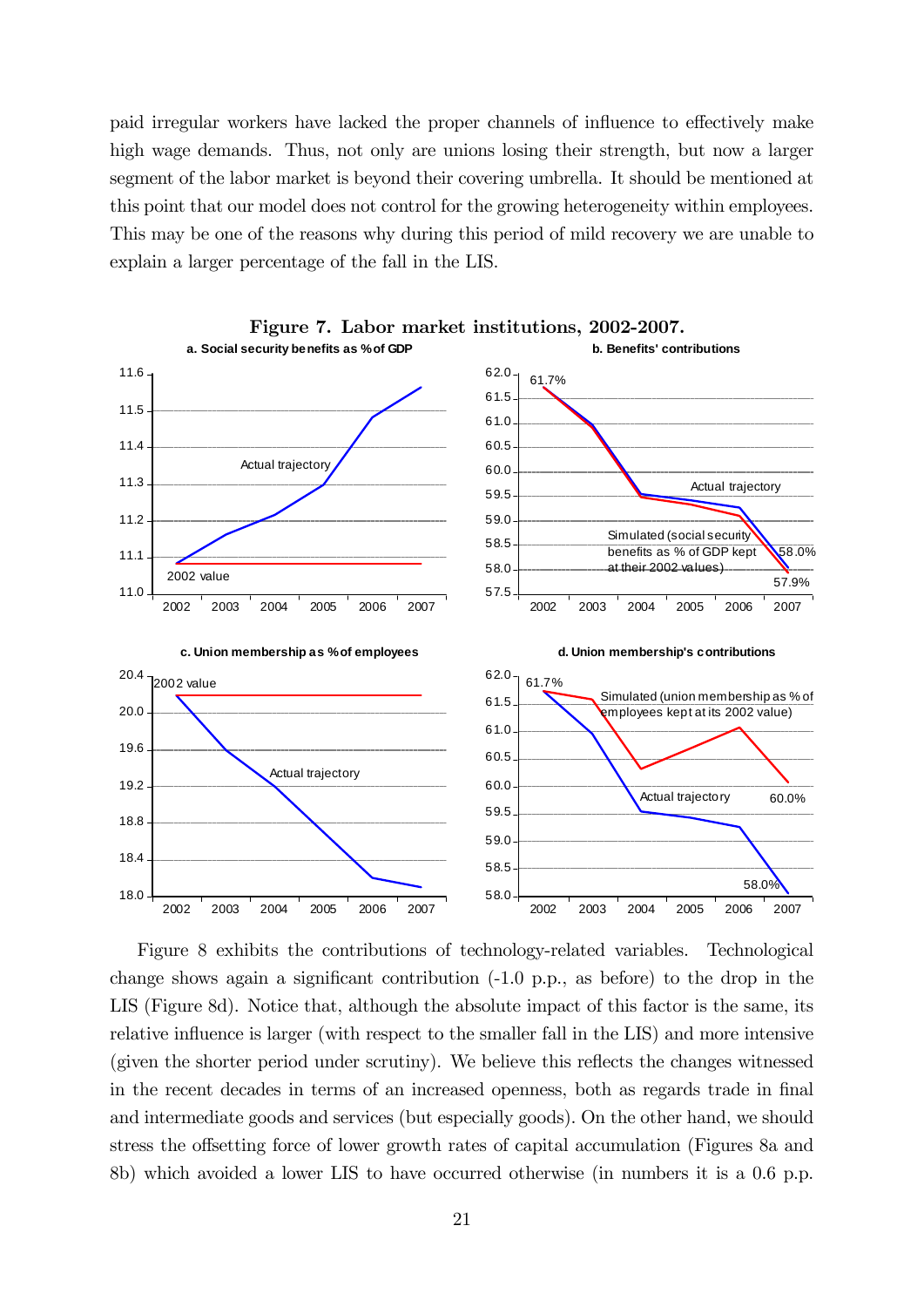contribution, as seen in Figure 8c). Indeed, due to its increased openness in later years, Japan might have been more vulnerable to external shocks as has been the case with the 1997 crisis.



Figure 8. Capital accumulation and technology, 2002-2007. **a. Capital stock growth b. Capital deepening growth**

## 4 Conclusions

We estimate a multi-equation macro model of the Japanese economy containing labor demand, labor force, wage, and output equations. This model allows us to approximate the actual pattern of the LIS in recent years, although self-employment income is left out from the analysis. We believe that future research on the effects of the different types of employment and the evolution of the LIS are certainly to be encouraged. This would further enlighten the connection between the falling LIS in Japan and the overall change in the labor relations system. The emergence of irregular work, for example, seems to be playing a role that our analysis was unable to deal with.

The crucial feature of our approximation is that it places us in a convenient position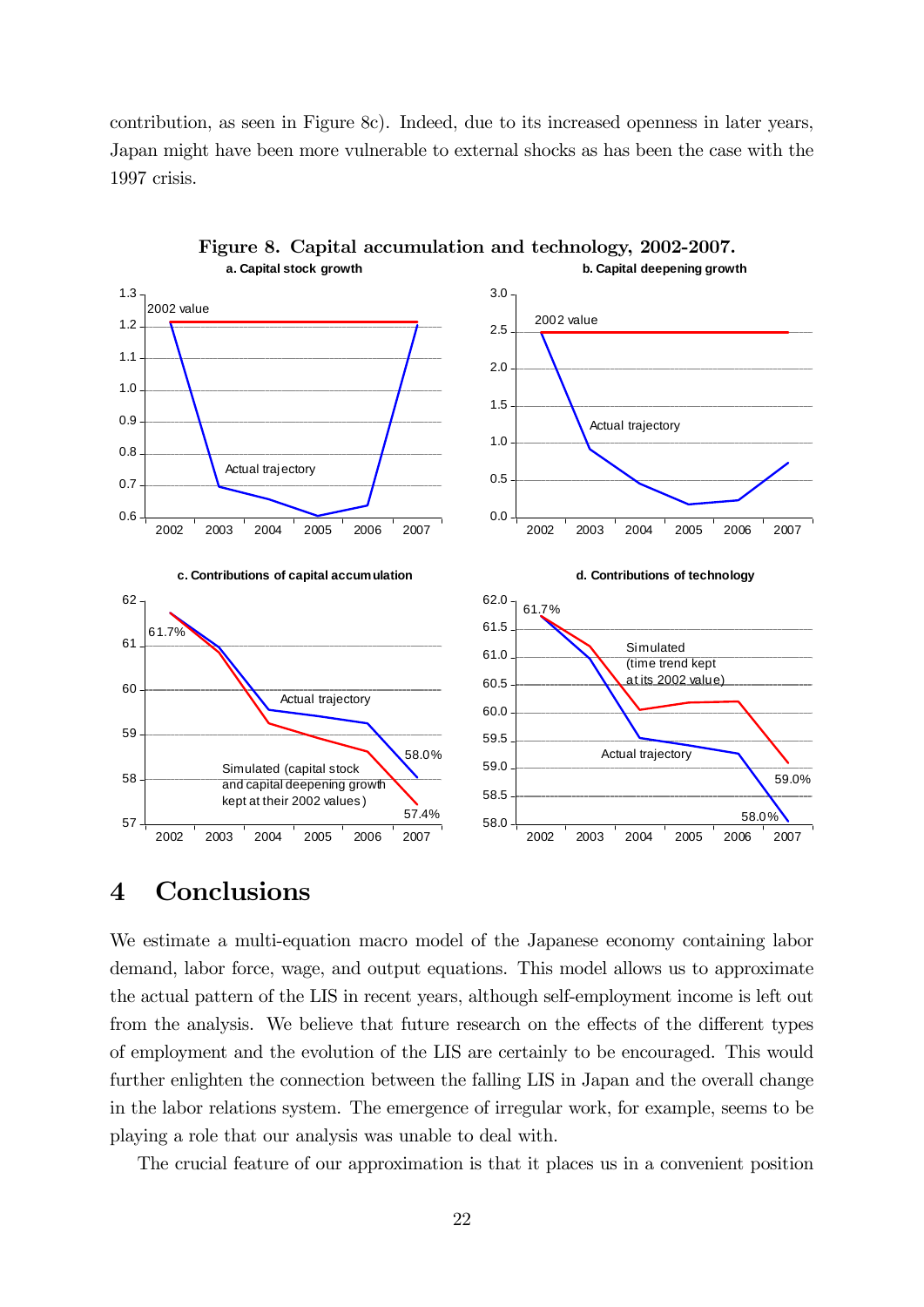to conduct the analysis of the determinants of the LIS from a disaggregated perspective. The fact that the estimated model is able to provide a faithful replication of the trajectory of the endogenous variables supports the reliability of our findings. For the lost decade our set of exogenous variables explains 93% of the fall in the LIS, and for 2003-2007 it explains 44%.

Although most of the exogenous variables of the model matter to some extent, the main finding of our analysis is the key role played by the deunionization process. Since 1990, the falling rate of union organization accounts for 8 percentage points of the decline in the LIS. Our conclusion is that this structural decline, which is common to most advanced economies, in Japan cannot be explained without considering the loss of power progressively experienced by the trade unions in the past few decades. No other single factor is as relevant as to explain why wages have been systematically trailing productivity.

# References

- [1] Agnese, P. and H. Sala (2009) "The Fading 1990s in Japan: Driving Forces behind the Unemployment Upsurge", *International Review of Economics & Finance*, Vol. 18, No. 3, pp. 428-439.
- [2] Ahearne, A. and N. Shinada (2005) "Zombie Firms and Economic Stagnation in Japan", International Economics and Economic Policy, Vol. 2, No. 4, pp. 363-381.
- [3] Akimoto, T. and Y. Sonoda (2009) "Labor Welfare in Japan: Social Change and Enterprise Unionism", *Journal of Workplace Behavioral Health*, Vol. 24, pp. 243-264.
- [4] Bental, B. and D. Demouguin (2010) "Declining Labor Shares and Bargaining Power: An Institutional Explanation", Journal of Macroeconomics, Vol. 32, pp. 443-456.
- [5] Benson, J. and P. Debroux (2000) "Japanese Trade Unions at the Crossroads: Dilemmas and Opportunities Created by Globalization", Asia Pacific Business Review, Vol. 6, No. 3, pp. 114-132.
- [6] Bentolila, S. and G. Saint-Paul (2003) "Explaining Movements in the Labor Share", Contributions to Macroeconomics, Vol. 3, No. 1, Article 9.
- [7] Caballero, R., T. Hoshi, and A. Kashyap (2008) "Zombie Lending and Depressed Restructuring in Japan", The American Economic Review, Vol. 98, No. 5, pp. 1943-77.
- [8] Checchi, D. and C. García-Peñalosa (2010) "Labour Market Institutions and the Personal Distribution of Income in the OECD", Economica, Vol. 77, pp. 413-450.
- [9] Fitoussi, J.P., D. Jestaz, E. S. Phelps, and G. Zoega (2000) "Roots of Recent Recoveries: Labour Reforms or Private Sector Forces", Brooking Papers on Economic Activity, Vol. 1, pp. 292—304.
- [10] Fuess, S. (2001) "Union Bargaining Power: A View from Japan", IZA Discussion Paper #393.
- [11] Harris, R. and R. Sollis (2003) Applied Time Series Modelling and Forecasting, Wiley, West Sussex.
- [12] Hayashi, F. and E. Prescott (2002) The 1990s in Japan: A Lost Decade, Review of Economic Dynamics, Vol. 5, pp. 206-235.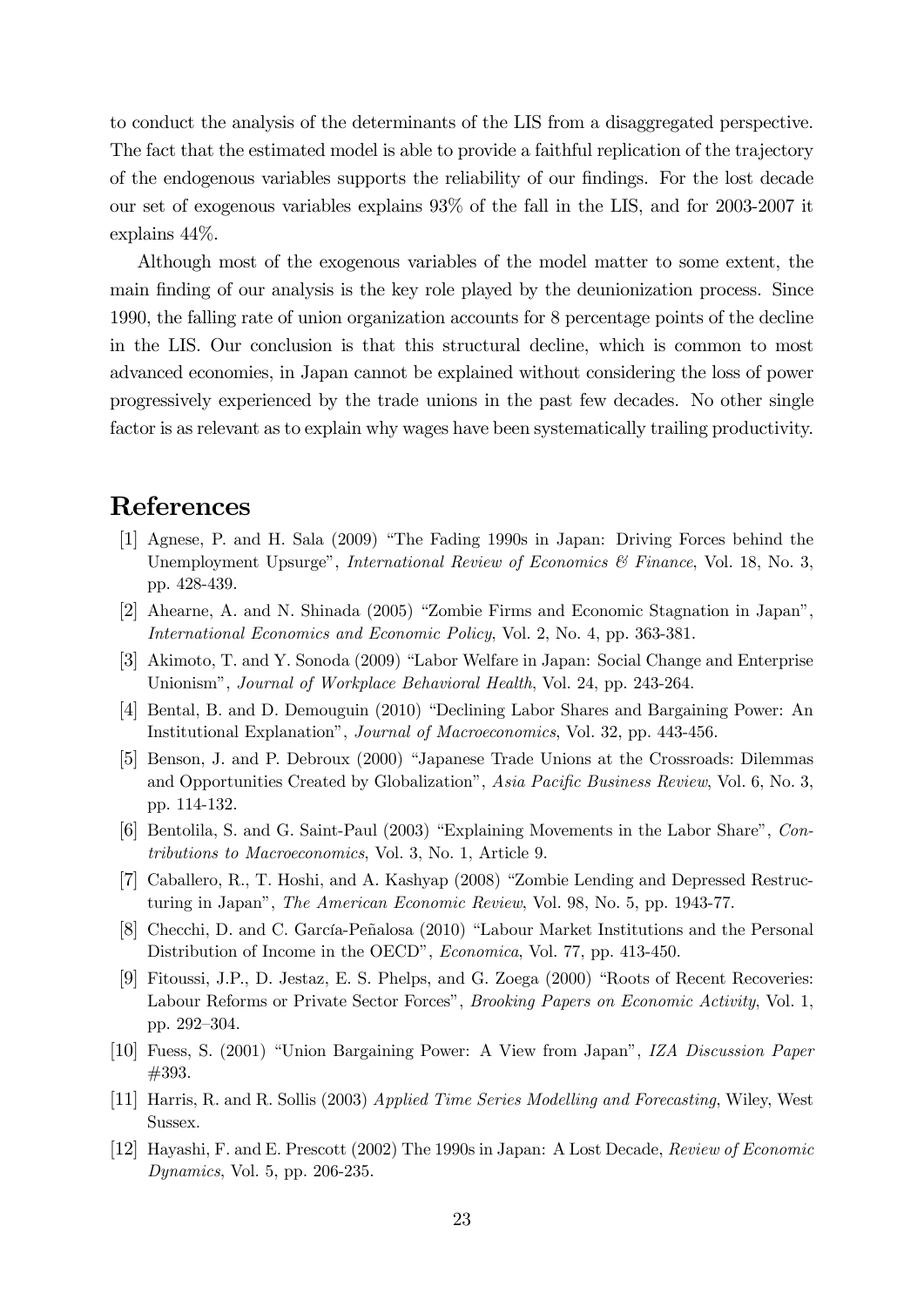- [13] Iiduka, N. (2006) "Has Japan's labor share bottomed?", JCER Staff Report, Japan Center for Economic Research, Tokyo.
- [14] Johansen, S. (1991) Estimation and Hypothesis Testing of Cointegrating Vectors in Gaussian Vector Autoregressive Models, Econometrica, Vol. 59, pp. 1551-80.
- [15] Karanassou, M. and H. Sala (2009) "The Rise and Fall of Spanish Unemployment: A Chain Reaction Theory Perspective", International Papers in Political Economy, Ch. 6, pp. 209-254, Palgrave-Macmillan.
- [16] Karanassou, M. and H. Sala (2010) "The Wage-Productivity Gap Revisited: Is the Labour Share Neutral to Employment?", Visiting Fellow Working Papers #28, Cornell University School of Industrial and Labor Relations.
- [17] Karanassou, M., H. Sala, and D. J. Snower (2007) "The Macroeconomics of the Labor Market: Three Fundamental Views", Portuguese Economic Journal, Vol. 6, No. 3, pp. 151-180.
- [18] Karanassou, M., H. Sala, and D. J. Snower (2010) "Phillips Curves and Unemployment Dynamics: A Critique and a Holistic Perspective", Journal of Economic Surveys, Vol. 24, pp. 1-51.
- [19] Kuttner, K. and A. Posen (2001) "The Great Recession: Lessons for macroeconomic policy from Japan", Brooking Papers on Economic Activity, Vol. 2, pp. 93-160.
- [20] Maier, Ch. S. (1987) In Search of Stability: Explorations in Historical Political Economy. Cambridge: Cambridge University Press.
- [21] Miura, M. (2008) "Labor Politics in Japan during 'The Lost Fifteen Years': From the Politics of Productivity to the Politics of Consumption", *Labor History*, Vol. 49, No. 2, pp. 161-176.
- [22] Moriguchi, C. (2010): "Top Wage Incomes in Japan, 1951-2005", The Journal of the Japanese and International Economies, Vol. 32, No. 1, pp. 492-496.
- [23] Nishizaki, K. and T. Sugo (2001) "On Japan's Labor Share", Working Paper Series 01-8, Research and Statistics Department, Bank of Japan.
- [24] Ogawa, K. (2003) "Financial Distress and Employment: the Japanese Case in the 90s", NBER Working Papers, #9646.
- [25] Pesaran, M. H. and Y. Shin (1999) "An Autoregressive Distributed-Lag Modelling Approach to Cointegration Analysis" in Econometrics and Economic Theory in the Twentieth Century: The Ragnar Frisch Centennial Symposium, edited by Strom, S., Cambridge University Press, pp. 371-413.
- [26] Pesaran, M. H., Y. Shin, and R.J. Smith (2001) "Bounds Testing Approaches to the Analysis of Level Relationships", Journal of Applied Econometrics, Vol. 16, pp. 289-326.
- [27] Phelps, E. S. (1994) Structural Booms: The Modern Equilibrium Theory of Unemployment, Interest and Assets, Harvard University Press, Cambridge MA.
- [28] Phillips, P. and B. Hansen (1990) "Statistical Inference in Instrumental Variables Regression with I(1) Processes", Review of Economic Studies, Vol. 57, pp. 99-125.
- [29] Raurich, X., H. Sala, and V. Sorolla (2010) "Factor Shares, the Price Markup, and the Elasticity of Substitution between Capital and Labor", Visiting Fellow Working Papers #29, Cornell University School of Industrial and Labor Relations.